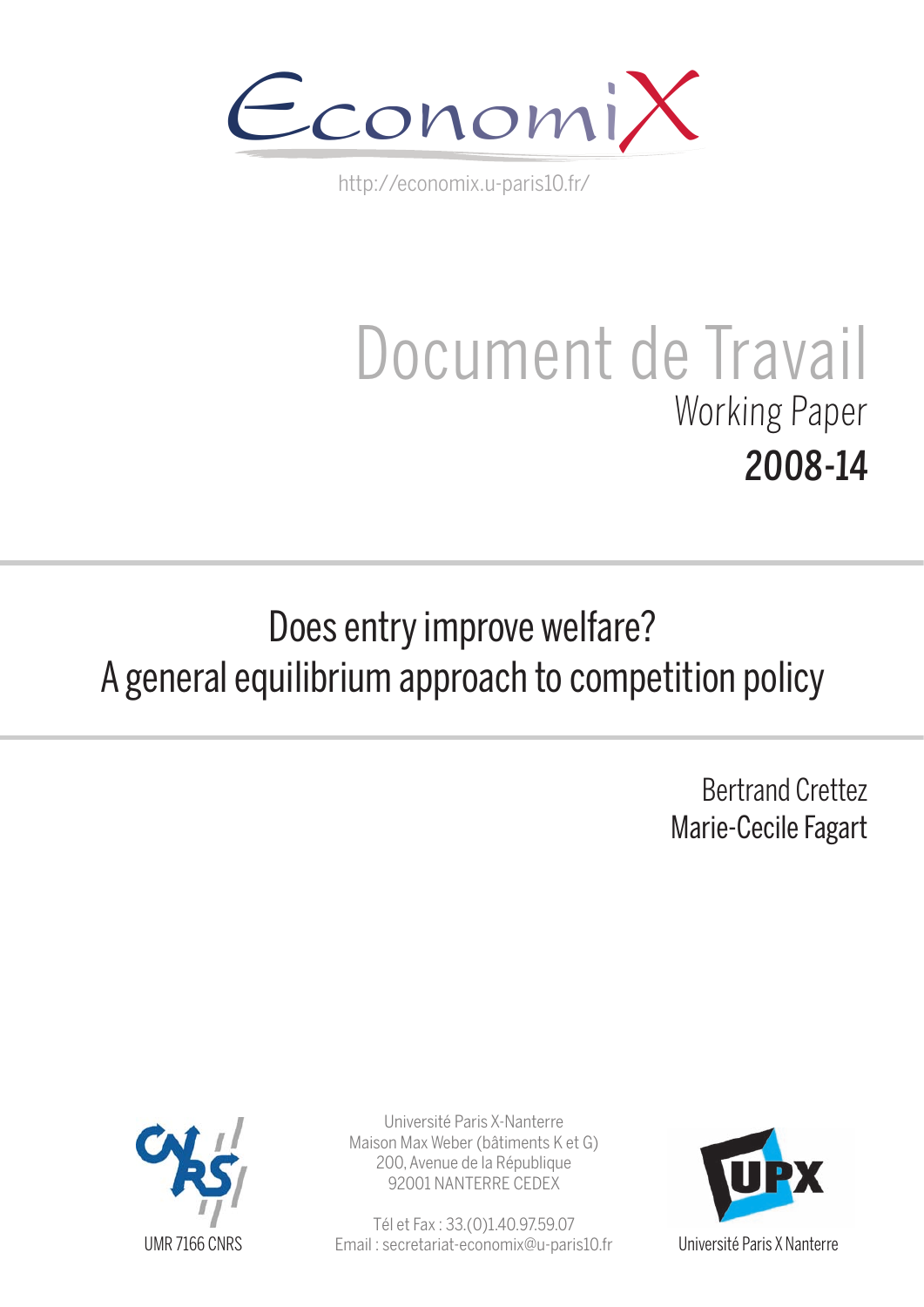## Does entry improve welfare? A general equilibrium approach to competition policy

Bertrand Crettez<sup>\*</sup> and Marie-Cécile Fagart<sup>†‡</sup>

April 2008

#### Abstract

We consider a simple general equilibrium model with imperfect competition. Firms are price taker in the input market and compete à la Cournot in some or all of the product markets (their technology displays constant returns to scale). We show that an increase in the number of firms does not always improve welfare. We also provide a characterization in terms of mark-up rates of the sectors for which entry is welfare enhancing. Thus, this paper challenges the common idea that mergers with no cost synergy are not desirable for consumers.

Key words : Cournot competition, competition policy, general equilibrium and imperfect competition, efficiency.

JEL Classification: D50, L13, L40

## 1 Introduction

How does entry in oligopolistic markets affects welfare? This question which is central in the modern analysis of competition has been mainly considered from a partial equilibrium view point. The literature is huge and insightful (see e.g. Motta (2004)). Yet, it is well known that partial equilibrium analysis may be incomplete (see for instance François and Horn (2000) and Herendorf, Schmitz and Teixeira (2005)). Therefore,

<sup>∗</sup>EconomiX, University of Paris Ouest Nanterre la Defense.

<sup>†</sup>LIRAES, University of Paris 5.

<sup>&</sup>lt;sup>‡</sup>We thank Eve Caroli, Philippe Choné, Ludovic Julien, Hélène Martin and Kourosh Vafai for very helpful comments on previous versions of this paper.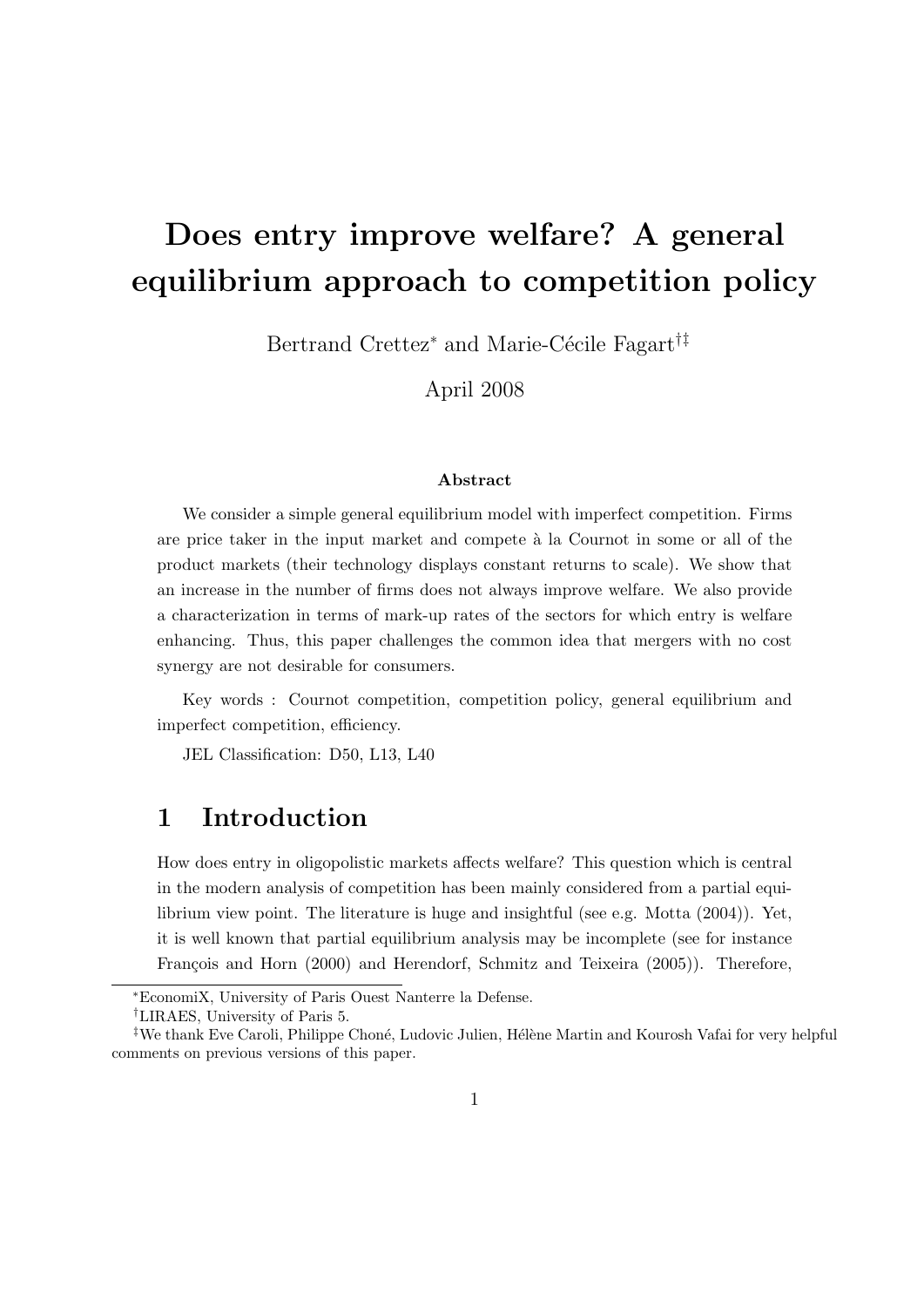to test the robustness of the conclusions obtained in partial equilibrium, a general equilibrium approach to competition policy is called for.

The need for a general equilibrium approach is also clear when competition policy is explicitly considered as a tool for boosting agents' real incomes (Blanchard and Giavazzi (2001), Blanchard (2006)).

There has been several attempts to study the welfare effects of entry in general equilibrium economies with increasing returns to scale or fixed costs. In such economies, it has been shown that a marginal decrease in the number of firms from the free-entry equilibrium level may be welfare improving (Negishi (1962), Konishi et al.. (1990)).

It is not clear however that some pervasive unexploited increasing returns to scale exist in modern economies (see Posner (2001) for the case of traditional industries). As a result, considering the case of constant returns to scale may be relevant.

Competition policy in economies with constant returns to scale has been studied by Kelton and Rebelein (2003) as well as Neary (2002  $(a,b)$ ), 2003  $(a,b)$ ) who relies on a subjective demand approach to general equilibrium with imperfect competition  $(Negishi (1961))$ <sup>1</sup>. Kelton and Rebelein show the striking result that social welfare can be higher under monopoly than under perfect competition. However, their result requires the assumption that individual welfare can be aggregated (social welfare is higher when there are monopolies because the welfare of their owners is greater than at a competitive equilibrium and their weights in the social welfare function are important). Neary (2003b) obtains the surprising result that in an economy without heterogeneity across production sectors (featureless economy), increasing the number of firms and hence competition in each sector has no effect on welfare. In other words, Neary shows that competition policy does not affect welfare. As shown in Crettez and Fagart (2005), under the specific assumptions used by Neary, the general equilibrium is Pareto efficient and as a result, competition policy can have no positive effect on welfare. However, Neary's analysis demonstrates the rich potential of a general approach to competition policy.

Finally, Blanchard and Giavazzi (2001) propose a model to study deregulation in goods and labor markets. However, in this work, competition policy is only seen as a tool to increase the numbers of products as well as making products more substitutable.

<sup>&</sup>lt;sup>1</sup>In addition to these papers, one should also mention Spear (2001) - who uses a market games approach to study electricity markets, and Ruffin (1999), who does not study competition policy per se but oligopoly and trade.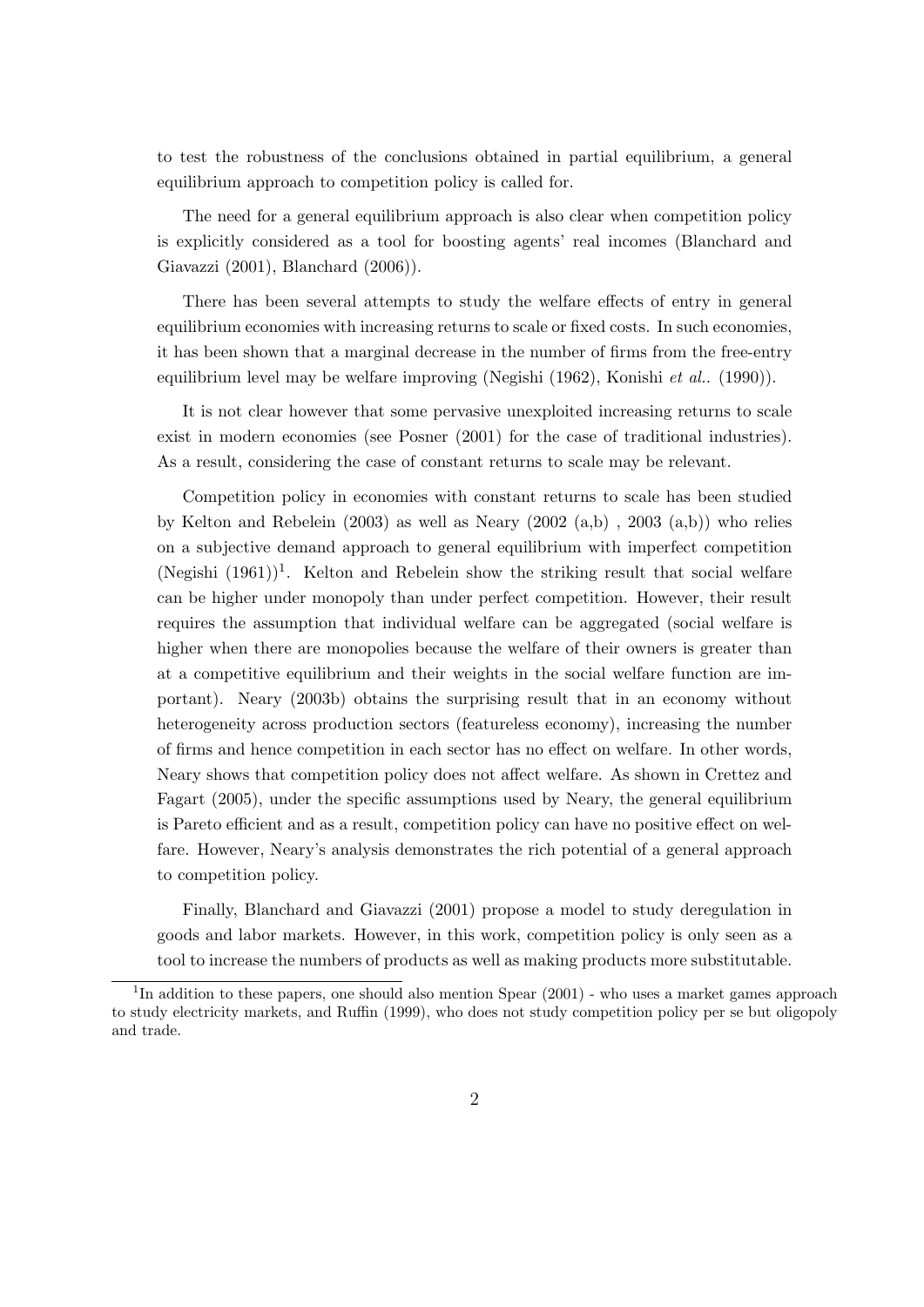This paper considers an economy with a representative agent and constant returns to scale which slightly differs from Neary's model (but sticks to a subjective approach to general equilibrium with imperfect competition). In contrast to Neary, we assume that there is a finite number of production sectors. This allows us to investigate the general effect of a change in the number of oligopolistic firms within a particular sector which may be decided by a political or an administrative decider<sup>2</sup>. Our framework also allows us to consider the co-existence of competitive and non-competitive sectors. In addition, we work with general (albeit additively separable) utility functions<sup>3</sup>.

We show that when the economy has both competitive and non-competitive sectors, all competitive sectors overproduce with respect to their efficiency level (this happens if there is at least one non-competitive market). Interestingly, some non-competitive sectors may have their production equal to their efficiency level. We also prove that the effect of competition policy differ across sectors. It may well be the case that decreasing the number of firms in a sector (or even turning a competitive sector into a non-competitive one) is welfare improving.

These results rest on the fact that, in equilibrium, some sectors over-produce compared to efficiency and some others under-produce. Increasing the number of firms in a given sector modifies the output of other sectors, enhancing welfare when a sector that previously over-produced (resp. under-produced) reduces (increases) its output. We show that there is a case where mergers should be prohibited in every non-competitive sectors. In that case, competition policy has a simple flavor. But otherwise, competition policy should be different depending on the sector considered. The point is that identifying these sectors could be difficult (though theoretically possible).

The plan of the paper is as follows. The next section presents the model and studies the equilibrium. Section 3 provides two examples illustrating the fact that increasing the number of firms in a sector is not always welfare enhancing. The first example is a two-sector economy with imperfect competition in both sectors. The second example is a multiple-sector economy with Cobb-Douglas preferences. Section 4 presents more general results on the effects of competition policy. All proofs are in the appendix.

<sup>2</sup>Contrary to Blanchard and Giavazzi (2001) we will assume that the number of products in the economy is constant and we shall not consider the impact of competition policy on the substitutability of goods.

<sup>3</sup>Following Neary, we assume that there are differentiated Ricardian technologies across production sectors.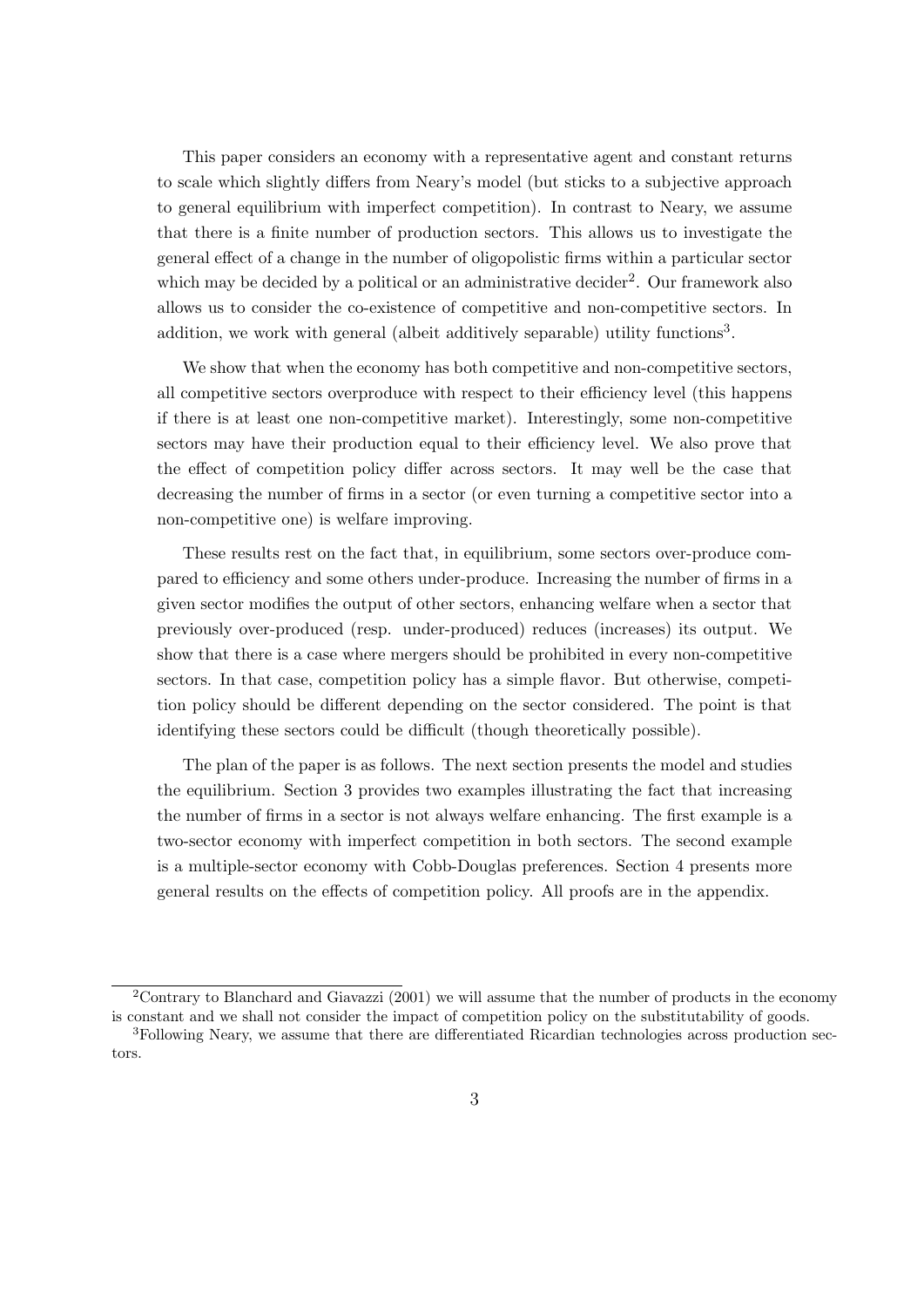## 2 The model

Consider a simple closed economy inhabited by a representative agent. There are N consumption goods, indexed by  $k = 1, ..., N$ . The agent's preferences are described by a utility function  $U: \mathbb{R}^N_+ \to \mathbb{R}$ , which satisfies the following assumption:

## Assumption 1.  $U: \mathbb{R}_+^N \to \mathbb{R}$  is:

- 1. increasing.
- 2. strictly concave.
- 3. smooth.
- 4. separable, i.e.  $\frac{\partial^2 U(.)}{\partial \ \ \ \ \ \ \ \ \ \ \ \ }$  $\frac{\partial}{\partial x_j \partial x_k} = 0$  if  $j \neq k$ .
- 5. Furthermore, for all k,  $\lim_{x_k \to 0^+} \frac{\partial U}{\partial x_k}$  $\frac{\partial U}{\partial x_k} = +\infty.$

The agent supplies a fixed amount of labor L and considers a positive price vector  $(p_1, \ldots, p_N)$  as given. The quantities he wishes to consume maximize his utility subject to the affordability constraint:

$$
\max_{x} U(x_1, \dots, x_N) \tag{1}
$$

$$
s.t \sum_{k}^{N} p_k x_k \le R. \tag{2}
$$

In the last equation  $R$  denotes the agent's income, which is equal to the sum of wages and profits.

We now turn to the production side. We assume that firms are identical within sectors and that the technology is Ricardian (labor is the sole input). Let  $w$  be the wage rate. The unit cost of firms in sector k is  $\alpha_k w$ ,  $k = 1, \ldots, N$ , where  $\alpha_k$  is a positive technical coefficient. We let  $n_k$  be the positive number of firms in a sector k. We assume that these numbers of firms are exogenous (there is no free entry).

There is a subset  $I$  of sectors where firms compete à la Cournot. Firms maximize profits taking both the wage and a subjective demand function for its market as given.

In the others sectors,  $k \notin I$ , there is perfect competition: firms are price takers. In the spirit of Neary (2003 b) - see also Crettez and Fagart (2005) - we will consider the following concept of general equilibrium with imperfect competition. This concept derives from Negishi (1961)'s approach and relies on subjective demand functions. It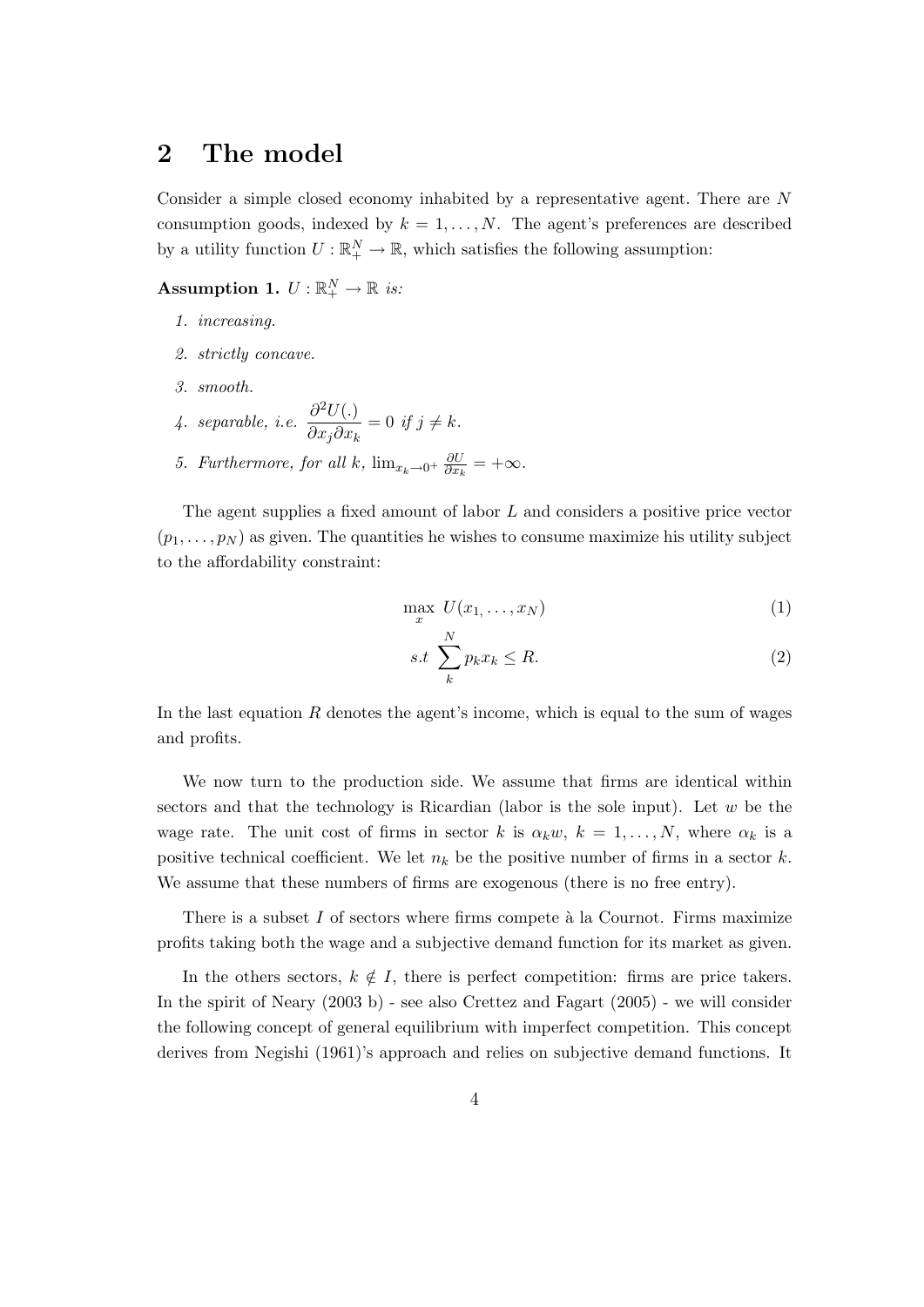is intermediate between the objective demand approach of Nikaido (Nikaido (1975), Stahn (1999)) and the notion of "cost minimizing market equilibrium" of Brown and Wood (2004) where explicit monopoly pricing is discarded from the analysis.

**Definition 1.** A general equilibrium with imperfect competition is a price system  $p \in$  $\mathbb{R}^N_+$ , a wage rate w, and quantities  $x^e \in \mathbb{R}^N_+$  such that:

- 1.  $x^e = X(p, R)$ .
- 2.  $(\forall x \notin I)$ ,  $x_k^e \in \arg \max_{x_k} \{p_k x_k w \alpha_k x_k \mid x_k \geq 0\}.$
- 3.  $(\forall x \in I), \frac{x_k^e}{n_k} \in \arg \max_{x_k^i}$  $\left\{P_k\left(\frac{n_k-1}{n_k}\right)\right\}$  $\frac{k-1}{n_k}x_k^e+x_k^i, x_{-k}^e, R)x_k^i-w\alpha_kx_k^i\mid x_k^i\geq 0\Big\}.$
- 4.  $\sum_{k=1}^{N} p_k x_k^e = R.$
- 5.  $\sum_{k=1}^{N} \alpha_k x_k^e = L$

where:  $X(p, R) = \arg \max \left\{ U(x) \mid \sum_{k=1}^{N} p_k x_k \leq R \right\}$  and  $P(x, R)$  is its inverse, R being fixed<sup>4</sup>.

In this definition, firms' perceived demands functions are equal to the inverse demand functions that arise in equilibrium. Moreover, firms do not take into account the effects of their choices on the agent's income (through the distribution of dividends and wages). This assumption rests on the idea that firms are large in their market but small in the economy as a whole.

Assumption 2. Let k, R and  $x_{-k}$  be given. Then:

$$
2P'_k\left(\frac{n_k - 1}{n_k}x_k + y, x_{-k}, R\right) + yP''_k\left(\frac{n_k - 1}{n_k}x_k + y, x_{-k}, R\right) \le 0 \text{ for all } y \ge 0 \quad (3)
$$

whenever:

$$
P_k(x_k, x_{-k}, R) - \alpha_k w + x_k^i P'_k(x_k, x_{-k}, R) = 0
$$
\n(4)

This assumption ensures that (4) characterizes firms' best responses in a Cournot equilibrium (every Cournot equilibria on market  $k$  are symmetrical). It allows us to characterize equilibria with positive productions of all goods.

<sup>&</sup>lt;sup>4</sup>The inverse demand function for good k writes:  $P_k(x,R) = RU'_k(x_k)/(\sum_{j=1}^N U'_j(x_j)x_j)$ . This expression obtains using the optimality conditions for the agent's problem (namely  $U'_k(x_k) = \mu p_k$ , where  $\mu$  is a Lagrange multiplier) and the budget constraint.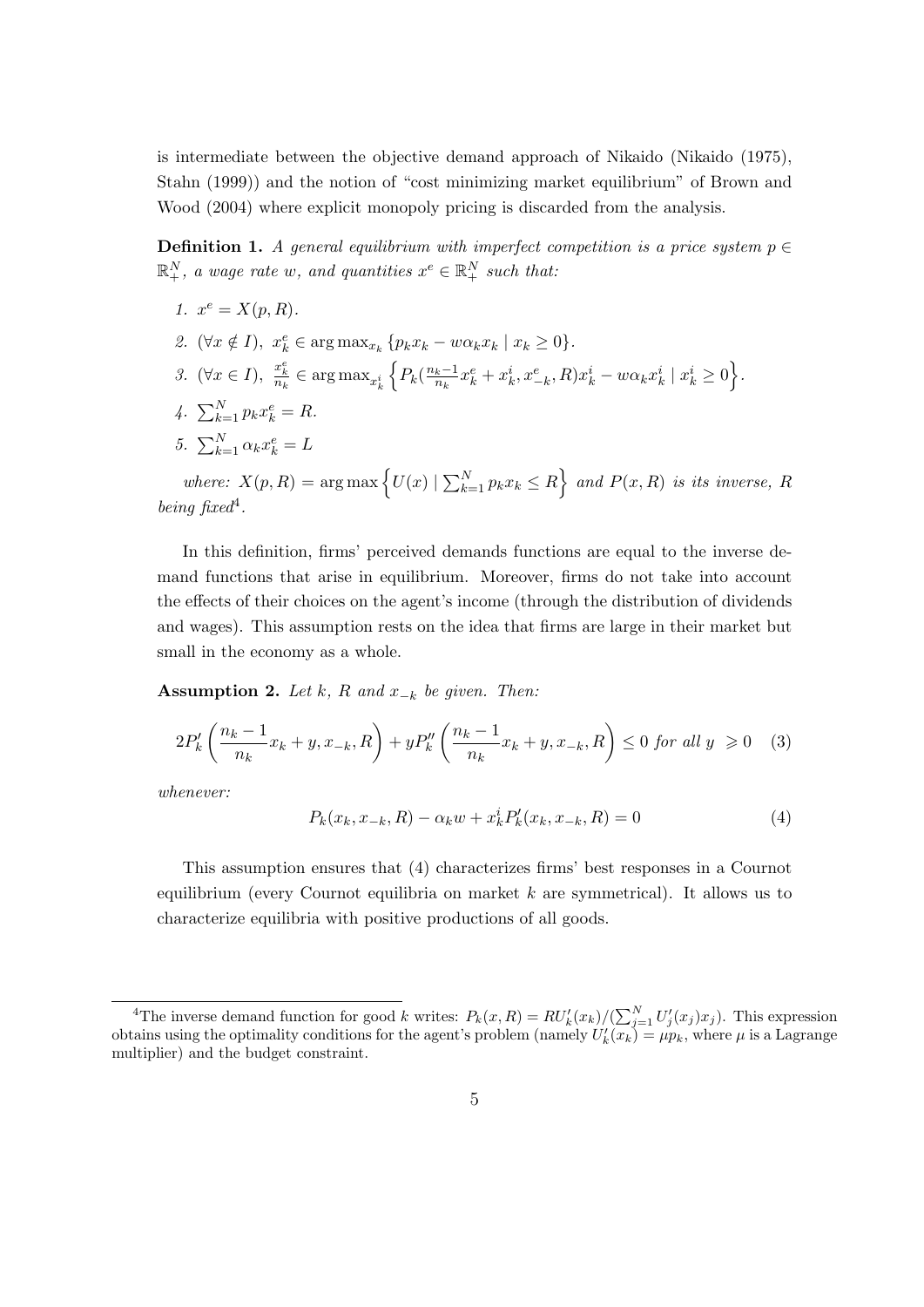**Proposition 1.** Assume that assumption 2 holds true. Let  $x$  be a production vector with positive coordinates. Then  $x$  is a production vector for a general equilibrium with imperfect competition if and only if there exists  $\lambda > 0$  such that:

$$
(\forall k \notin I), \ U'_k(x_k) = \lambda \alpha_k \tag{5}
$$

$$
(\forall k \in I), \ U'_k(x_k) = \lambda \frac{n_k}{n_k + \sigma_k(x)} \alpha_k \tag{6}
$$

$$
\sum_{k=1}^{N} \alpha_k x_k = L \tag{7}
$$

where  $\sigma_k(x) = \frac{\partial P_k(x, R)}{\partial x_k}$  $x_k$  $\frac{x_k}{P_k(x,R)}$  is the elasticity of the inverse demand function.

Finally, the Pareto optimum of the economy, denoted by  $x_k^*$ ,  $k = 1, ..., N$ , is the solution of following problem:

$$
\max_{x} U(x_1, \dots, x_N) \tag{8}
$$

$$
s.t. \sum_{k} \alpha_k x_k \le L. \tag{9}
$$

This solution is characterized by the next equations:

$$
\frac{U'_k(x_k^*)}{\alpha_k} = \frac{\sum_j U'_j(x_j^*) x_j^*}{L}, \ k = 1, \dots, N. \tag{10}
$$

Let us now define:

$$
\beta_k(x) \equiv 1 \text{ if } k \notin I \tag{11}
$$

$$
\beta_k(x) \equiv \frac{n_k(x)}{n_k + \sigma_k(x)} \text{ if } k \in I \tag{12}
$$

Thus, from Proposition 1, a general equilibrium with imperfect competition is Pareto-optimal if and only if:

$$
\beta_k(x) = \beta_j(x), \ \forall j, k. \tag{13}
$$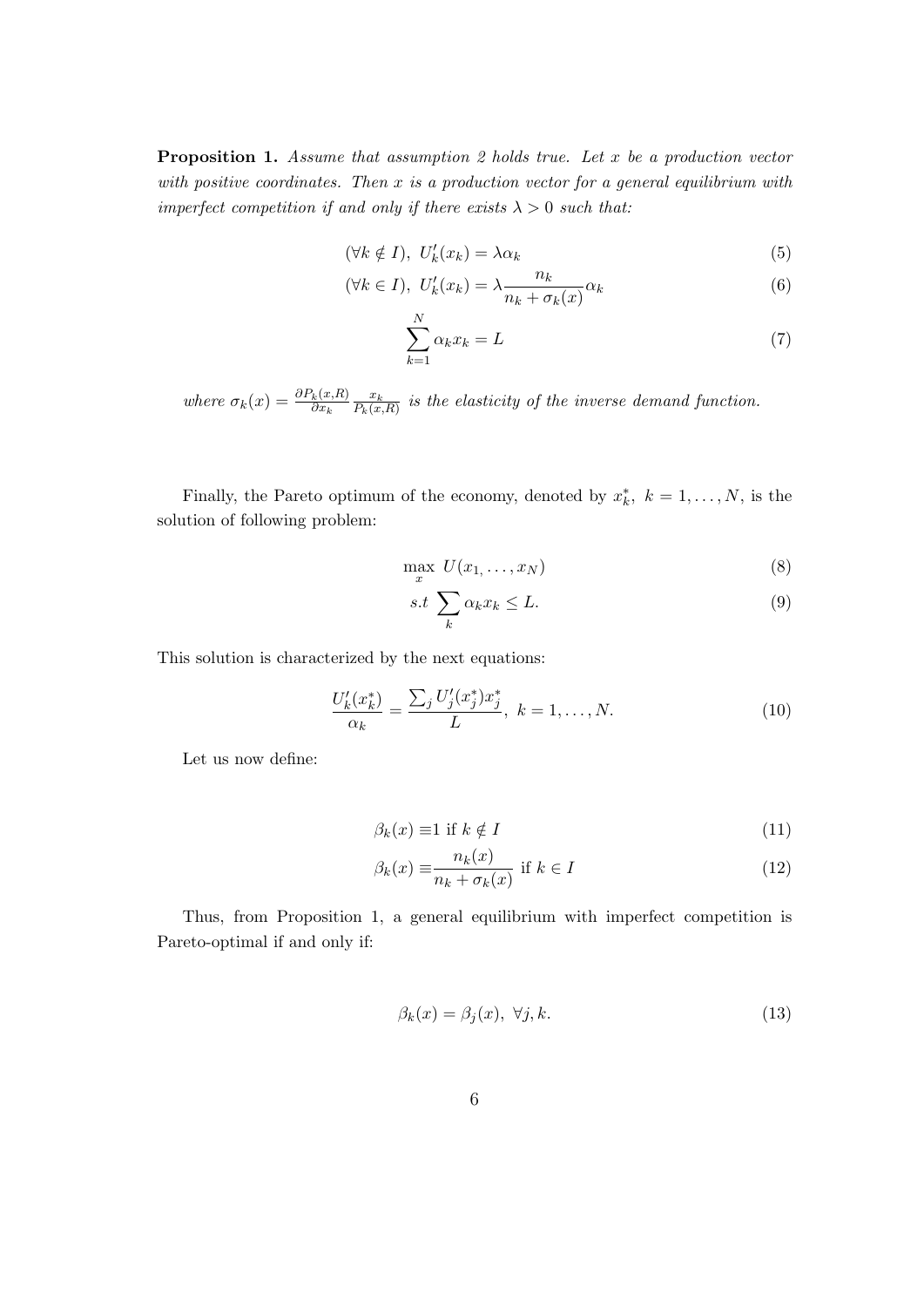When the above condition is satisfied, imperfect competition acts very much like a tax on final-good consumption (whose lump-sum redistribution of the receipts). In that case, all relatives prices remain the same and there is no efficiency loss from the tax.

## 3 Two examples

In this section, we illustrate the notion of general equilibrium with imperfect competition presented above. We also point out that a competition policy favoring supply in a particular sector is not always welfare increasing.

## 3.1 Example 1 - A two sectors economy

Consider an economy with two goods, good 1 and good 2, and let us represent the equilibrium of the economy in a plane  $(x_1, x_2)$  (see figure 1 at the end of the paper).

Let D be the production frontier (defined by  $\alpha_1 x_1 + \alpha_2 x_2 = L$ ) and C an indifference curve. The Pareto optimum is located at point  $(x_1^*, x_2^*)$ , where C is tangent to D. The equilibrium productions lie on the production frontier at point  $E$  and satisfy:

$$
\frac{U_1}{U_2} = \frac{\alpha_1}{\alpha_2} \frac{\beta_1}{\beta_2}.\tag{14}
$$

The equilibrium is thus efficient if and only if  $\beta_1 = \beta_2$ , or, equivalently, if and only if the mark-up rates are equal across sectors. This is obviously the case when competition is perfect in the whole economy, since  $\beta_1 = \beta_2 = 1$ . But this is also possible when the two sectors compete à la Cournot. Note that whatever the utility functions may be, efficiency of equilibrium occurs if the ratio of the numbers of firms in the two sectors equates the ratio of elasticities evaluated at the efficient productions, that is if:

$$
\frac{n_1}{n_2} = \frac{\sigma_1(x_1^*, x_2^*)}{\sigma_2(x_1^*, x_2^*)}.
$$

This formalizes an old statement by Lerner (Lerner (1934), page 172): "If the "social" degree of monopoly is the same for all final products (including leisure) there is no monopolistic alteration from the optimum at all. The absolute height of "social" degrees of monopoly becomes completely unimportant" (see also Ruffin (1999), Proposition 1, for the Cobb-Douglas case).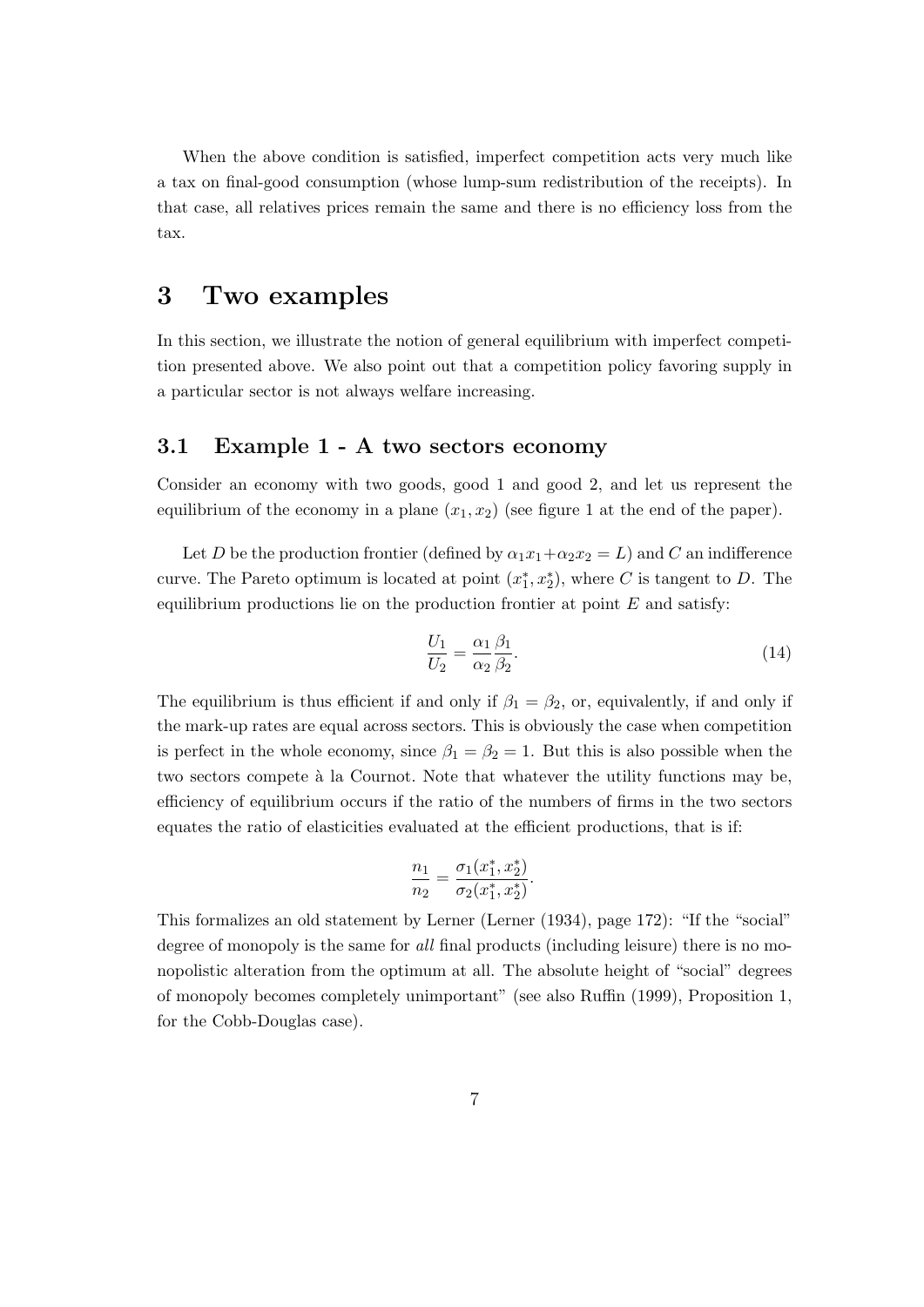Assume now that the equilibrium is not efficient. If the equilibrium (located at point E in figure 1) is on the left of the optimal point  $(x_1^*, x_2^*)$ , the mark-up in market 1 is higher than in market  $2 (\beta_1 > \beta_2)$  and sector 2 over-produces while sector 1 underproduces compared to their efficiency levels. As a consequence, increasing production in sector 1 (hence reducing that of sector 2) improves welfare. Indeed, differentiating welfare with respect to quantities and using equilibrium conditions  $(5)$ ,  $(6)$  and  $(7)$ leads to:

$$
dW = U_1' dx_1 + U_2' dx_2 = \lambda \{\beta_1 - \beta_2\} \alpha_1 dx_1.
$$

Therefore, if for instance sector 1 is characterized by the highest mark-up, (so underproduces in equilibrium), then sector 2 over-produces. Any policy which either favors production of sector 1 or discourages that of sector 2 enhances welfare. Any policy working in the opposite direction, leading sector 2 to increase production and sector 1 to reduce it, would make the agent worse off.

## 3.2 Example 2 - Cobb-Douglas Economy

Assume now that the agent's preferences are represented by a log-linear Cobb-Douglas function:

$$
U(x_1,...,x_N) = \sum_{k=1}^{N} \gamma_k \log x_k
$$
 with  $\gamma_k > 0$  and  $\sum_{k=1}^{N} \gamma_k = 1$ .

Assume further that the number of firms is higher than 1 in every non-competitive sectors. A straightforward computation shows that all demands have the same elasticity, equal to  $-1$ . Equations (5), (6), (7), (11) and (12) allow us to determine the equilibrium allocations as follows:

$$
x_k = \frac{\gamma_k}{\alpha_k} \frac{\delta_k L}{\sum_j \gamma_j \delta_j} \text{ with } \delta_j \equiv \frac{1}{\beta_j}
$$
  
that is  $\delta_j = \frac{n_j - 1}{n_j}$  if  $k \in I$  and  $\delta_j = 1$  otherwise. (15)

The equilibrium value of welfare is may be expressed in terms of the vector  $\delta$  of the variables  $\delta_k$ :

$$
W(\delta) = \sum_{k} \gamma_k \log \left( \frac{\gamma_k L}{\alpha_k} \right) + \sum_{k} \gamma_k \log \delta_k - \log \left( \sum_{k} \gamma_k \delta_k \right). \tag{16}
$$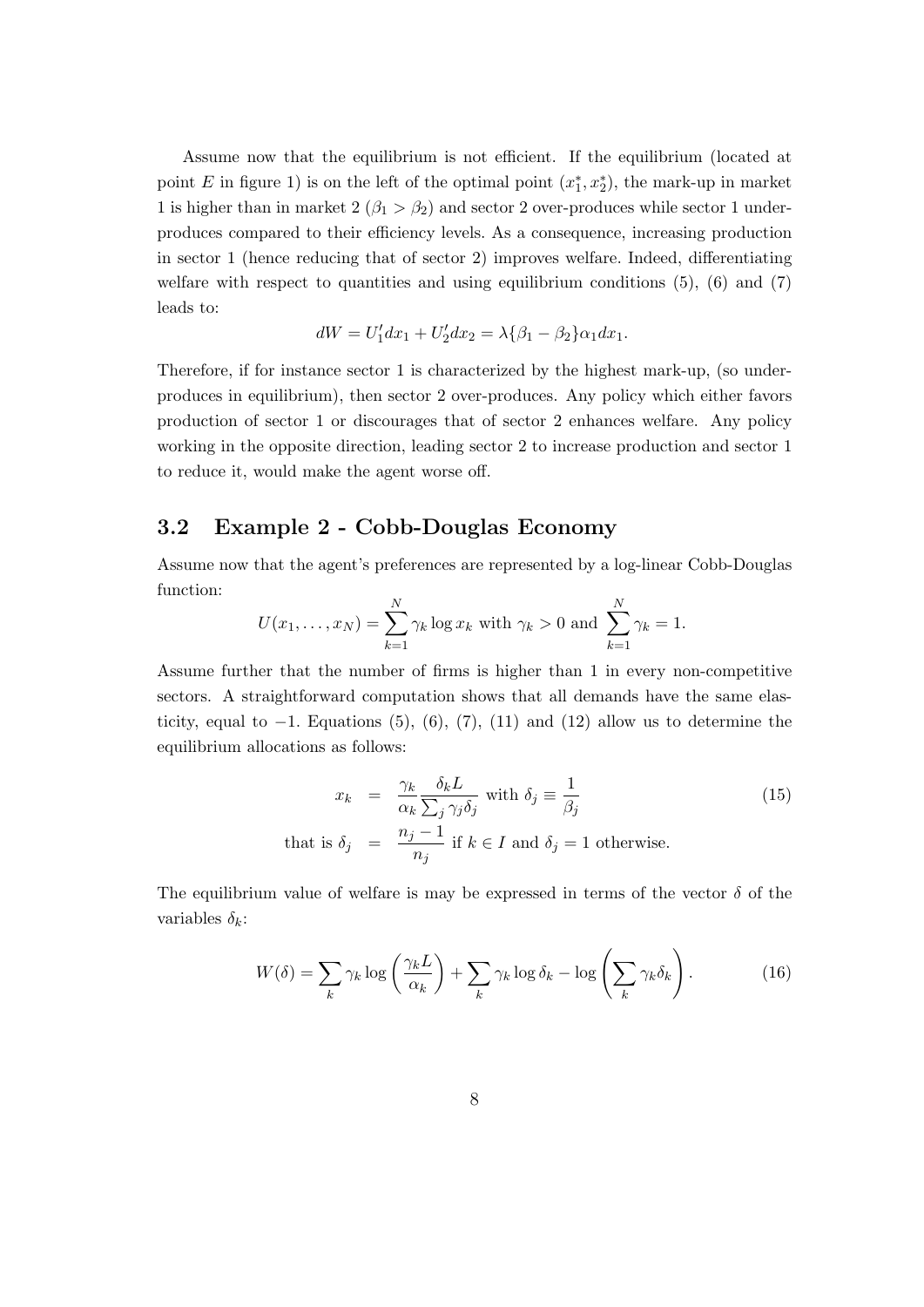Finally, note that Pareto efficiency requires that:

$$
x_k^* = \frac{\gamma_k}{\alpha_k} L. \tag{17}
$$

#### • Production efficiency

Comparing (15) and (17) we can express the difference between equilibrium and efficient productions in sector  $k$ :

$$
x_k - x_k^* = \frac{\gamma_k L}{\alpha_k} \left( \frac{\delta_k - \sum_j \gamma_j \delta_j}{\sum_j \gamma_j \delta_j} \right).
$$

Thus, as long as  $\delta_k$  is constant across sectors, equilibrium productions are efficient. This property occurs not only when no imperfect competition exists, but also when competition is imperfect in all sectors and the number of firms is the same in each market. In this case, all mark-up ratios are identical, that is  $\delta_k = \sum_j \gamma_j \delta_j = \delta_m$  for all k.

When none of these conditions hold true, the equilibrium allocation is inefficient, implying that some sectors produce too much in equilibrium (compared to efficiency), while the output of others is too low. More precisely, whenever  $\delta_k > \sum_j \gamma_j \delta_j \equiv \delta_m$ , sector  $k$  over-produces. Note that all competitive sectors over-produce, but it may occur that some of the imperfect competitive sectors either produce efficiently (when  $\delta_k = \delta_m$ , or over-produce.

#### • Shall one encourage or discourage mergers?

Assume that a regulator can favor entry in market for good h or conversely favor mergers. Increasing the number or firms increases the inverse mark-up rate  $\delta_h$  and improves welfare if and only if:

$$
\frac{\partial W}{\partial \delta_h} = \frac{\gamma_h}{\delta_h} - \frac{\gamma_h}{\sum_k \gamma_k \delta_k} > 0, \text{ that is if } \delta_h < \frac{\sum_{k \neq h} \gamma_k \delta_k}{\sum_{k \neq h} \gamma_k},\tag{18}
$$

which is equivalent to  $\delta_h < \delta_m$ . Thus an increase in the number of firms  $n_h$  improves welfare only if sector  $h$  under-produces in equilibrium, compared to efficiency. Indeed, more firms in sector  $h$  always implies a higher output in that sector and a smaller one in other sectors. This is because one has: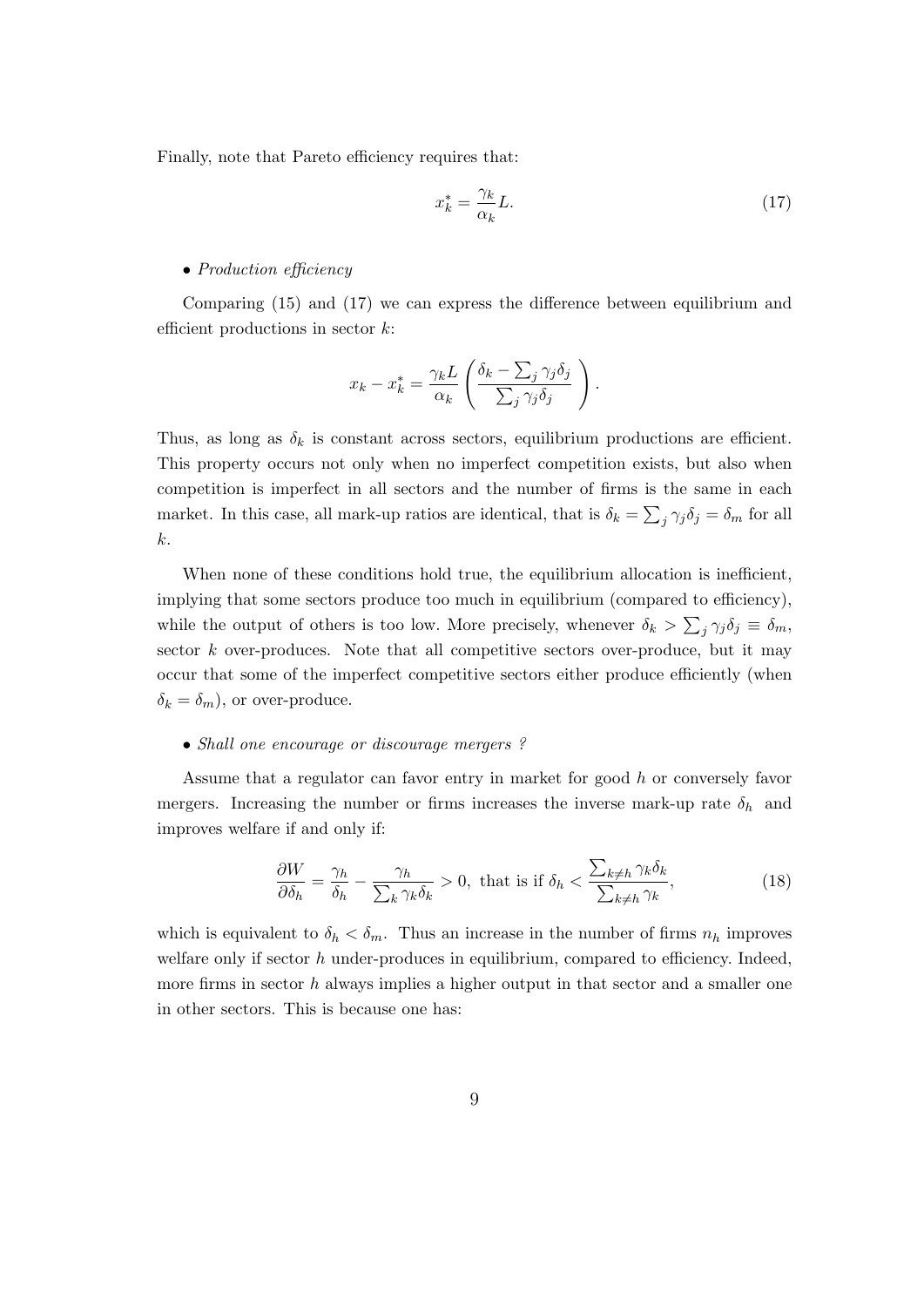$$
\frac{\partial x_h}{\partial \delta_h} = \frac{\gamma_h L}{\alpha_h} \left( \frac{\sum_{j \neq h} \gamma_j \delta_j}{(\sum_j \gamma_j \delta_j)^2} \right) > 0 \text{ and } \frac{\partial x_k}{\partial \delta_h} = -\frac{\gamma_k}{\alpha_k} \frac{\gamma_h \delta_k L}{(\sum_j \gamma_j \delta_j)^2} < 0.
$$

When sector h under-produces in equilibrium, it is efficient to stimulate the production of good  $h$ , even if this implies a decrease in production everywhere else. A good policy then consists in discouraging mergers in sector h.

Therefore, the decision of the regulator with respect to mergers should depend on the market in which they occur. When perfect competition dominates,  $\delta_m$  is high: increasing competition (or controlling mergers to avoid a decrease in the number of firms) in almost all markets characterized by imperfect competition makes sense. On the contrary, when imperfect competition sectors dominate,  $\delta_m$  is low: competition policy should favor mergers in markets where  $\delta_h > \delta_m$  and control it otherwise.

#### • Is perfect competition desirable for consumer?

Consider an economy where the set  $I$  has at least two elements (there is imperfect competition in at least two sectors). Then imagine that an imperfect competition sector, say  $h$ , can be turned into a perfect competition one. Is such a modification always desirable for the consumer ? In technical terms, this amounts to compare welfare evaluated at  $(\delta_1, \ldots, \delta_{h-1}, \delta_h, \delta_{h+1}, \ldots, \delta_N)$  with welfare evaluated at  $(\delta_1,\ldots,\delta_{h-1},1,\delta_{h+1},\ldots,\delta_N)$ . It is easy to verify that  $W(.)$  is first increasing and then decreasing with respect to  $\delta_h$ , goes to  $-\infty$  when  $\delta_h$  goes to 0 and reaches a maximum at  $\delta_h = \delta^* = \frac{\sum_{k \neq h} \gamma_k \delta_k}{\sum_{k \neq h} \gamma_k \delta_k}$  $\frac{\sum_{k\neq h} \hat{\rho}_{k}}{\sum_{k\neq h} \hat{\gamma}_{k}}$  (recall that this last condition is equivalent to  $\delta_h = \delta_m$ ).

Consequently, when I has at least two elements, there exists  $\hat{\delta}$  such that  $0 < \hat{\delta} < \delta^*$ and such that:

$$
W_{|\delta_h = \hat{\delta}} = W_{|\delta_h = 1} \text{ so that } W_{|\delta_h} < W_{|\delta_h = 1} \Leftrightarrow \delta_h < \hat{\delta}. \tag{19}
$$

Perfect competition in market  $h$  is thus desirable only if the inverse of the mark-up is small enough<sup>5</sup>. Note that a mark-up rate "near the mean"  $\delta_m$  is always preferred by the consumer to perfect competition<sup>6</sup>.

The reason for this last results is as follows. When condition (19) is satisfied, production h is low with respect to its efficiency level. Turning sector h into a competitive

<sup>&</sup>lt;sup>5</sup>The condition that I has at least two elements is important and plays a crucial role here. Indeed, if h is the only non-competitive sector  $\delta^* = 1$  and turning h into a competitive sector is always the best policy.  $6$ As a result, we see also that turning a competitive sector into a non-competitive one can also be welfare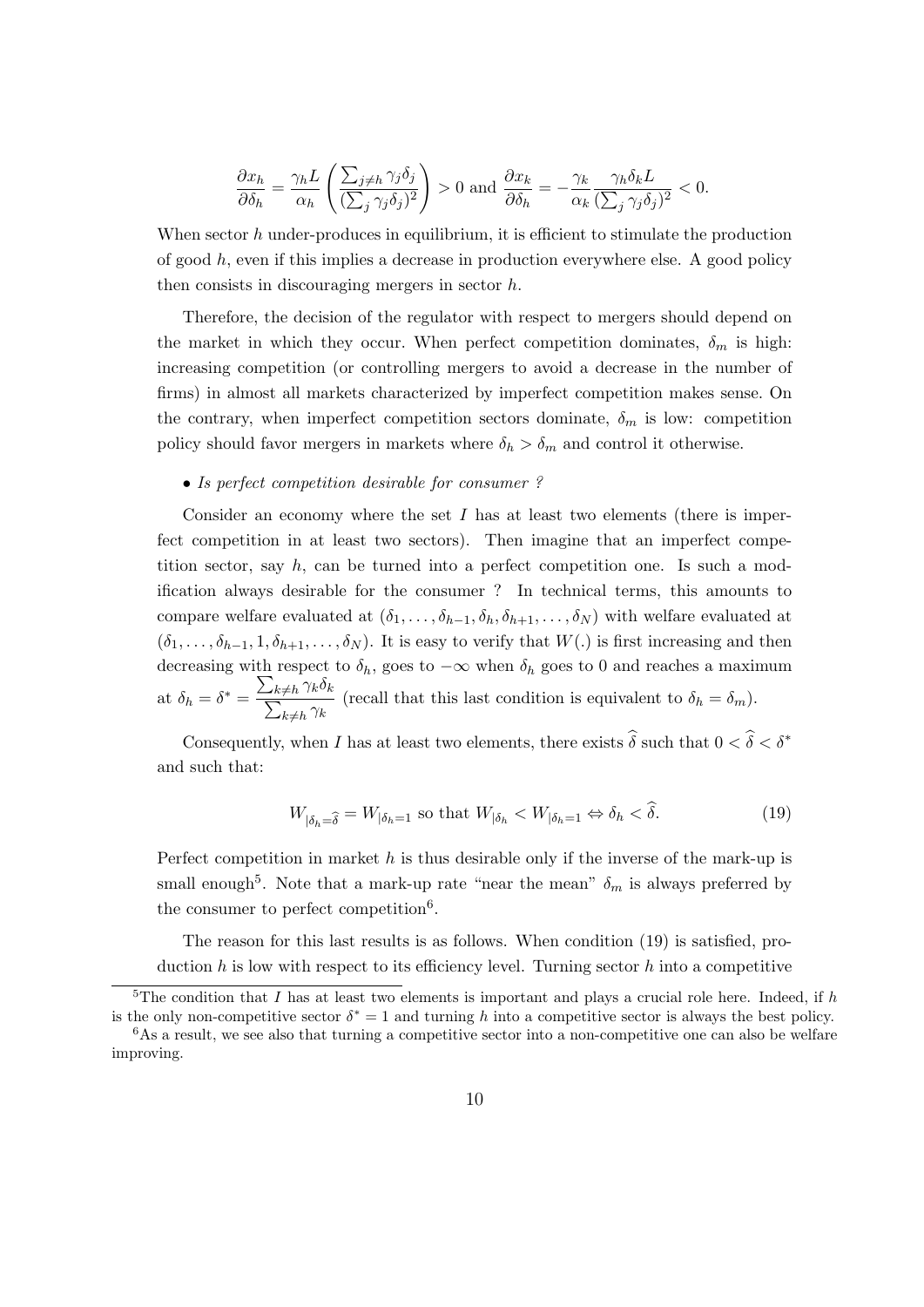turns underproduction into overproduction. The condition used above ensures that an agent prefers overproduction in sector  $h$  with perfect competition over underproduction with imperfect competition.

## 4 More General Results

## 4.1 Competition Policy and Efficiency

We now present more general results. First of all, recall from the preceding section that a general equilibrium with imperfect competition may be Pareto efficient. Indeed, whenever all sectors have the same mark-up, that is when all the  $\beta_k$  are identical, equilibrium productions satisfy the conditions of efficiency (10). This will arise, however, only if imperfect competition prevail in all sectors, and if the numbers of firms are such that

$$
\frac{\sigma_k(x^*)}{n_k^*} = \frac{\sigma_j(x^*)}{n_j^*} \text{ for all } k \neq j.
$$
 (20)

In particular, notice that in every symmetrical economy, the equilibrium is always efficient. Hence the existence of different mark-up rates is the reason for inefficiency. As a consequence, when some competitive sectors exist, the equilibrium is never efficient. The features of inefficiency, however, differ across sectors, as stated in the next result.

**Proposition 2.** - Assume that a general equilibrium with imperfect competition is Pareto inefficient. Then there exists a number  $\widehat{\beta}$  such that  $\max_k \beta_k > \widehat{\beta} > \min_k \beta_k$ . Sectors with mark-up  $\beta_k$  higher than  $\widehat{\beta}$  under-produce compared to their efficiency levels and sectors with mark-up lower than  $\widehat{\beta}$  over-produce.

The idea that Cournot competition in a given sector reduces production compared to its efficiency level is no longer valid in a general equilibrium context. Indeed, assume that no competitive sector exists. In our economy, a low production implies a low employment level, so when some sectors under-produce in equilibrium compared to their efficiency levels, the equilibrium of the labor market requires that some others must over-produce. Under-production occurs in markets in which the mark-up rates are relatively high.

Moreover, if competitive sectors coexist with non-competitive ones, their mark-up rates are all equal to the smallest feasible mark-up. Hence every competitive sector (strictly) over-produce and at least one sector with imperfect competition underproduces. The fact that competition is imperfect in at least one market implies that all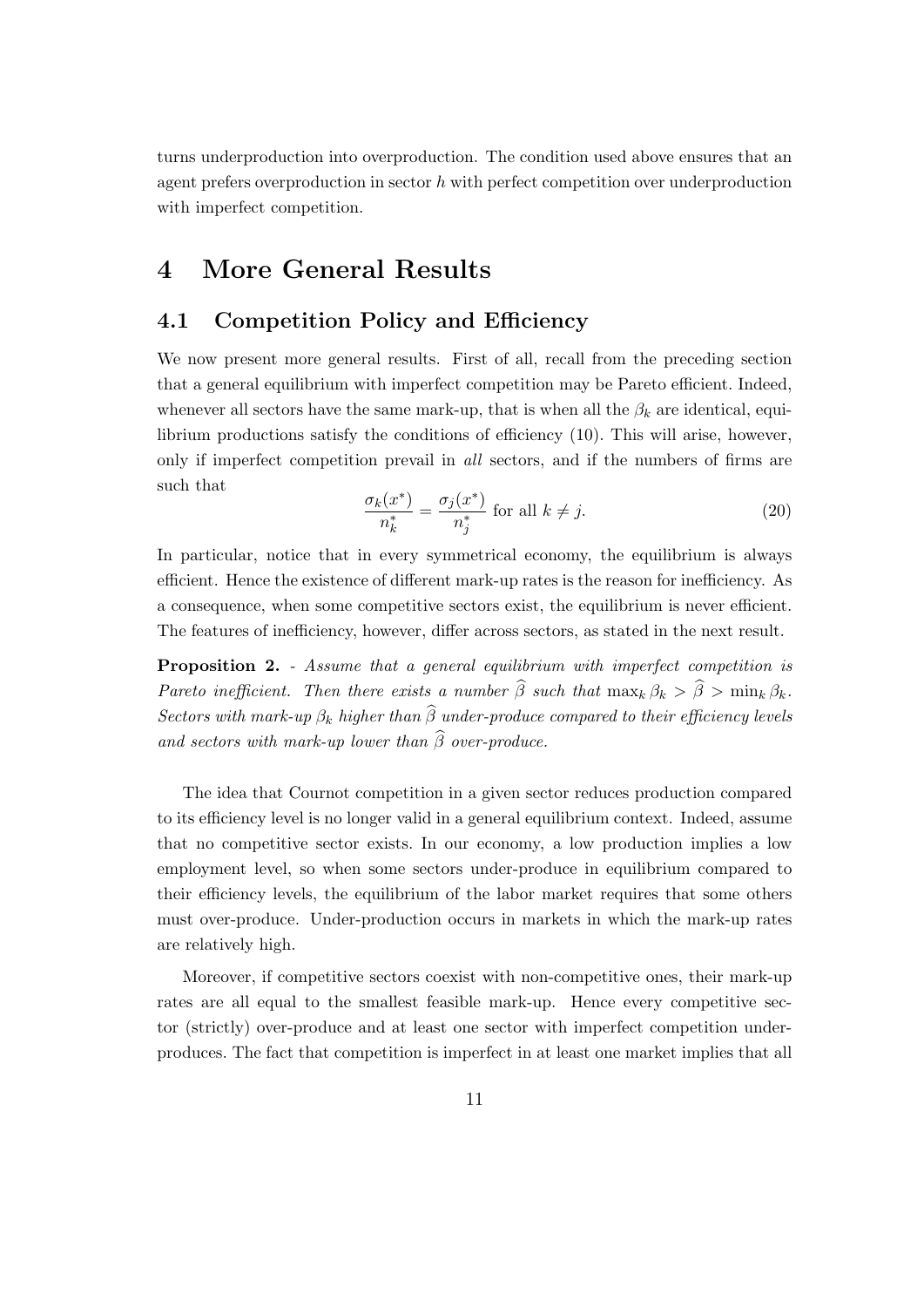competitive markets produce inefficiently. Surprisingly, some sectors may produce in an efficient way in equilibrium, but these efficient sectors are characterized by imperfect competition.

## 4.2 Competition Policy and Welfare

To analyze the welfare effects of a competition policy, it is convenient to to notice that:

$$
dW = \sum_{k=1}^{N} U'_k(x_k) dx_k = \sum_{k=1}^{N} \left\{ \frac{U'_k(x_k)}{\alpha_k} - \rho \right\} \alpha_k dx_k \text{ for all } \rho.
$$
 (21)

Setting  $\rho = \frac{U'_k(x_k^*)}{\rho}$  $\frac{\partial c^{(k)}(k)}{\partial k}$ , which is constant across k (see equation (10)), in the above equation, we obtain:

$$
dW = \sum_{k=1}^{N} \left\{ \frac{U'_k(x_k)}{\alpha_k} - \frac{U'_k(x_k^*)}{\alpha_k} \right\} \alpha_k dx_k.
$$

Welfare is enhanced if both over-productions and under-productions are reduced, which means decreasing (resp. increasing) production in sectors with small (resp. high) mark-up rates (see equations  $(5)$  and  $(6)$ ).

Consider a policy which favors production in sector  $h$ , for instance a policy prohibiting mergers. In a partial equilibrium framework, we would generally conclude that this policy improves welfare. In a general equilibrium setting, what happens in other markets is crucial to reach a conclusion. Indeed, setting  $\rho = \lambda \beta_h$  in (21) (recall equations (5) and 6), we obtain the following expression for the change in welfare:

$$
dW = \lambda \sum_{k=1}^{N} \{ \beta_k - \beta_h \} \, \alpha_k dx_k.
$$

Assume that an increase in the production of sector h implies that firms decrease their production in all other markets (because, for instance, the wage rate increases). This generates a positive effect on welfare in all markets where  $\beta_k < \beta_h$ , and a negative one in all markets where  $\beta_k > \beta_h$ . A priori, the net effect is indeterminate except when the mark-up rate of sector  $h$  is either the smallest or the highest one. In particular, favoring production in the sector with the smallest mark-up (when no competitive sectors exists) would be welfare reducing, which contradicts the partial equilibrium common view.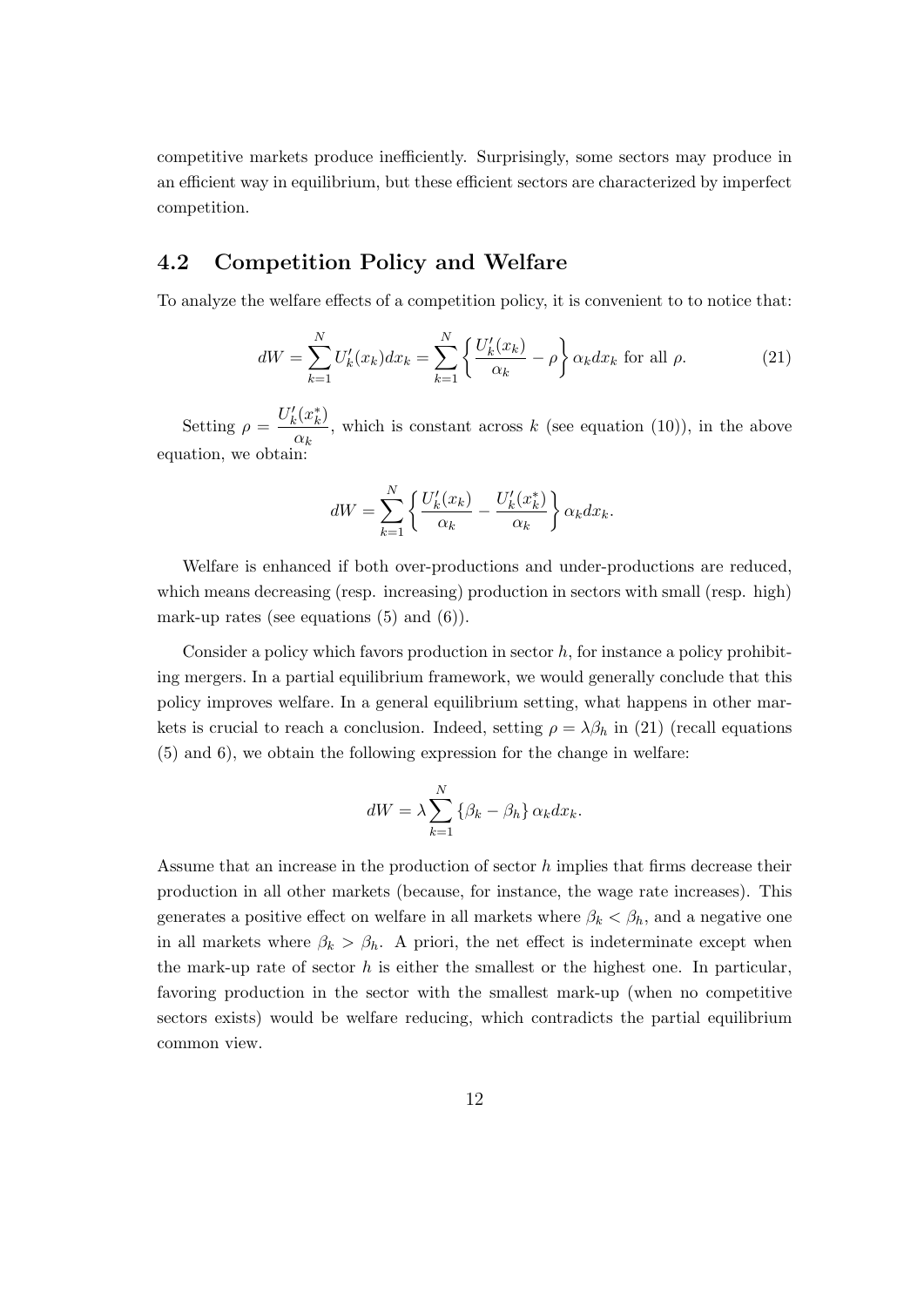These conclusions, however, rest on the fact that changes in productions levels behave in a "friendly" way, that is: more firms in sector  $h$  would stimulate production of good h and reduce that of other goods - this case arises when the consumer preferences can be represented by a Cobb-Douglas function as in the previous section. In a more general setting, cross effects affect the elasticity of the inverse demand functions, making general conclusions more difficult to obtain. However, Proposition 2 below confirms the main conclusions of the Cobb-Douglas example.

**Proposition 3.** i) Assume that a general equilibrium with imperfect competition is inefficient and that there are no competitive sectors. Then there exist two (non empty) subsets of production sectors, such that increasing the number of firms in any sector belonging to the first (resp. second) subset improves (resp. decreases) welfare.

ii) Assume that a general equilibrium with imperfect competition is inefficient and that the elasticity of marginal utilities  $r_k$  are identical across sectors. Then, there exists a set of positive weights  $\eta_k$  with  $\sum_{k=1}^{N} \eta_k = 1$ , such that increasing the number of firms in market j improves welfare if an only if the mark-up  $\beta_j$  satisfies  $\beta_j > \sum_{k=1}^N \eta_k \beta_k$ .

Point i) confirms the intuitions given above. When all sectors are concerned by imperfect competition, entry must be favored in some markets and discouraged in others, hence entry has opposite effects on welfare depending on the concerned market. More competition is not always desirable. The key point is that a sector in which competition is imperfect may over-produce with respect to the efficient level. As a consequence mergers would be desirable in such sectors since they reduce firms' supply.

Point *ii*) states that the sectors in which entry is desirable (respectively not desirable) are those with relatively high (resp. low) mark-up rates and that this conclusion holds even when perfect competition prevails in some sectors.

What are the consequences of Proposition 3 with regard to competition policy?

There is a case where competition policy has a simple flavor. Considering point ii) in the Proposition above, assume that the weighted average  $\sum_{k} \eta_k \beta_k$  is just a little bit above 1. In fact, it could fall below the mark-up of every non-competitive sectors. In this case, our result implies that increasing the numbers of firms in market  $j$  improves welfare if and only if the market  $j$  is non-competitive. Thus, horizontal merger control should be exercised in *every* non-competitive sectors and there are no sectors in which industrial policy should favor concentrations or collective practices.

Things are more intricate in the other cases. Competition policy should favor mergers in sectors with low mark-up rates and prevent mergers in sectors with high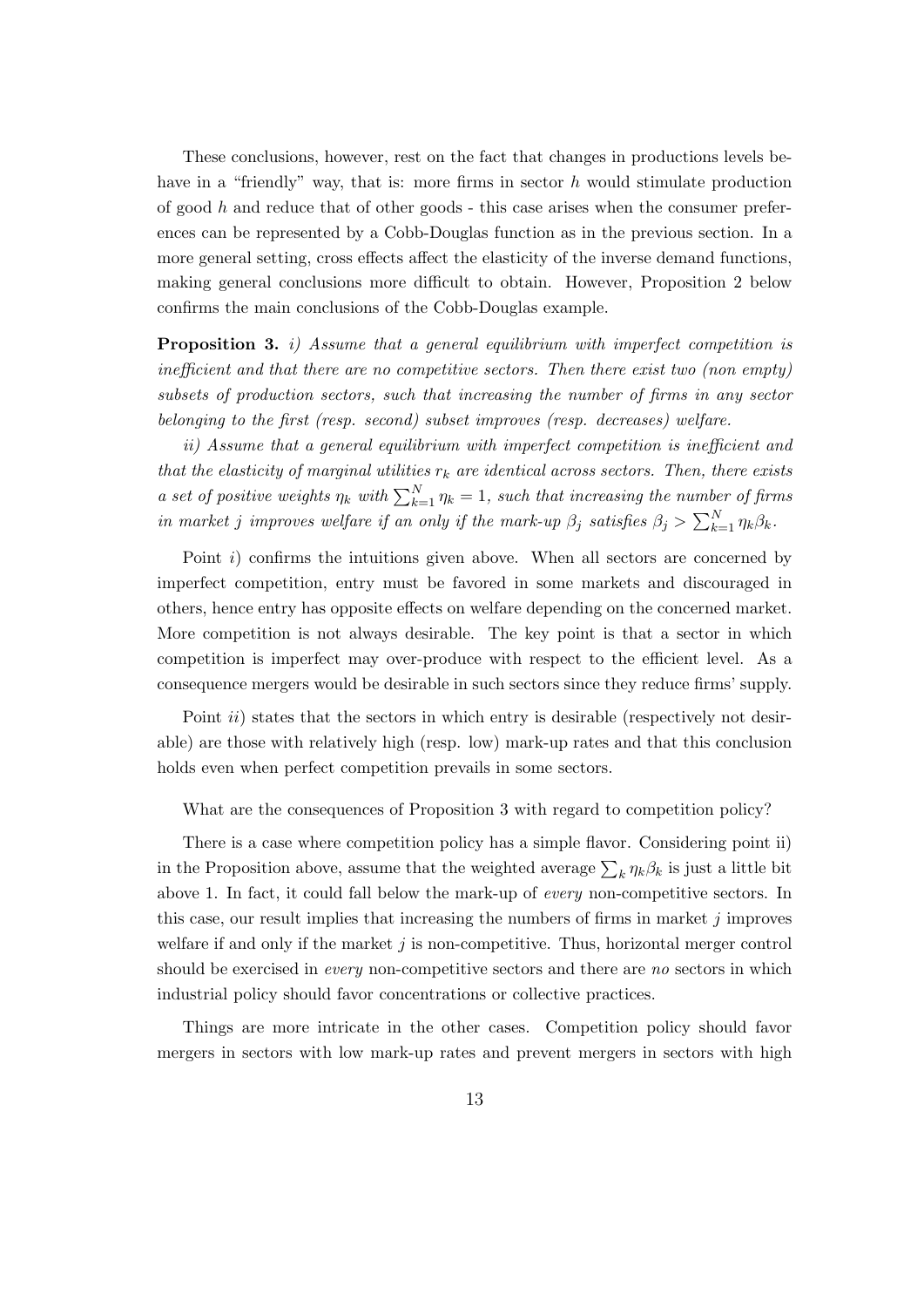mark-up rates. However, identifying the two groups of sectors may be difficult (though in principle all the elements in the construction of the weights  $\eta_k$  are "observable" (see the end of the section)).

Our last point is that competition policy needs coordination. Indeed, prohibiting mergers in sectors with high mark-up rates may increase welfare whereas prohibiting mergers in sectors with low mark-up rates may decrease it. As these decisions play in opposite directions, they could neutralize each others, and finally have no positive impact on welfare. Moreover, because of this last point, more coordination could reduce the volume of adjudication.

Let us briefly discuss some of the assumptions used in the Proposition above. The separability of  $U(.)$  is a key assumption to obtain Proposition 2. It allows us to differentiate relatively easily equilibrium conditions (5) and (6) and (7) with respect to the numbers of firms in sectors with imperfect competition.

Furthermore, note that even if the condition that the coefficients  $r_k$  are identical across sectors seems restrictive, it is satisfied for a large class of utility functions, i.e. the CRRA functions, which are frequently used i.e.:

$$
U(x) = \sum_{k=1}^{N} \gamma_k \frac{(x_k)^{\rho}}{\rho}, \text{ with } \rho < 1.
$$
 (22)

Finally, note that all terms in  $\eta_k$  are "observable" in principle, so our threshold could be empirically measured. Indeed,

$$
\eta_k \equiv \frac{\frac{\alpha_k x_k}{A_k}}{\sum_{j=1}^N \frac{\alpha_j x_j}{A_j}}
$$
  
with  $A_k \equiv r_k + \frac{[(1 - \theta_k)r'_k x_k - (1 + r_k)^2 \theta_k]}{n_k + \sigma_k}$  if  $k \in I$  and  $A_k \equiv r_k$  otherwise.

The variables in these expressions are the technical coefficients  $(\alpha_k)$ , the production levels  $(x_k)$ , the elasticity of the marginal utility of good k (as well as the derivative of the latter with respect to  $x_k$ , which requires an evaluation of the third derivative of the original utility function), the budget coefficients  $(\theta_k)$ , and the elasticity of the "perceived" demand function.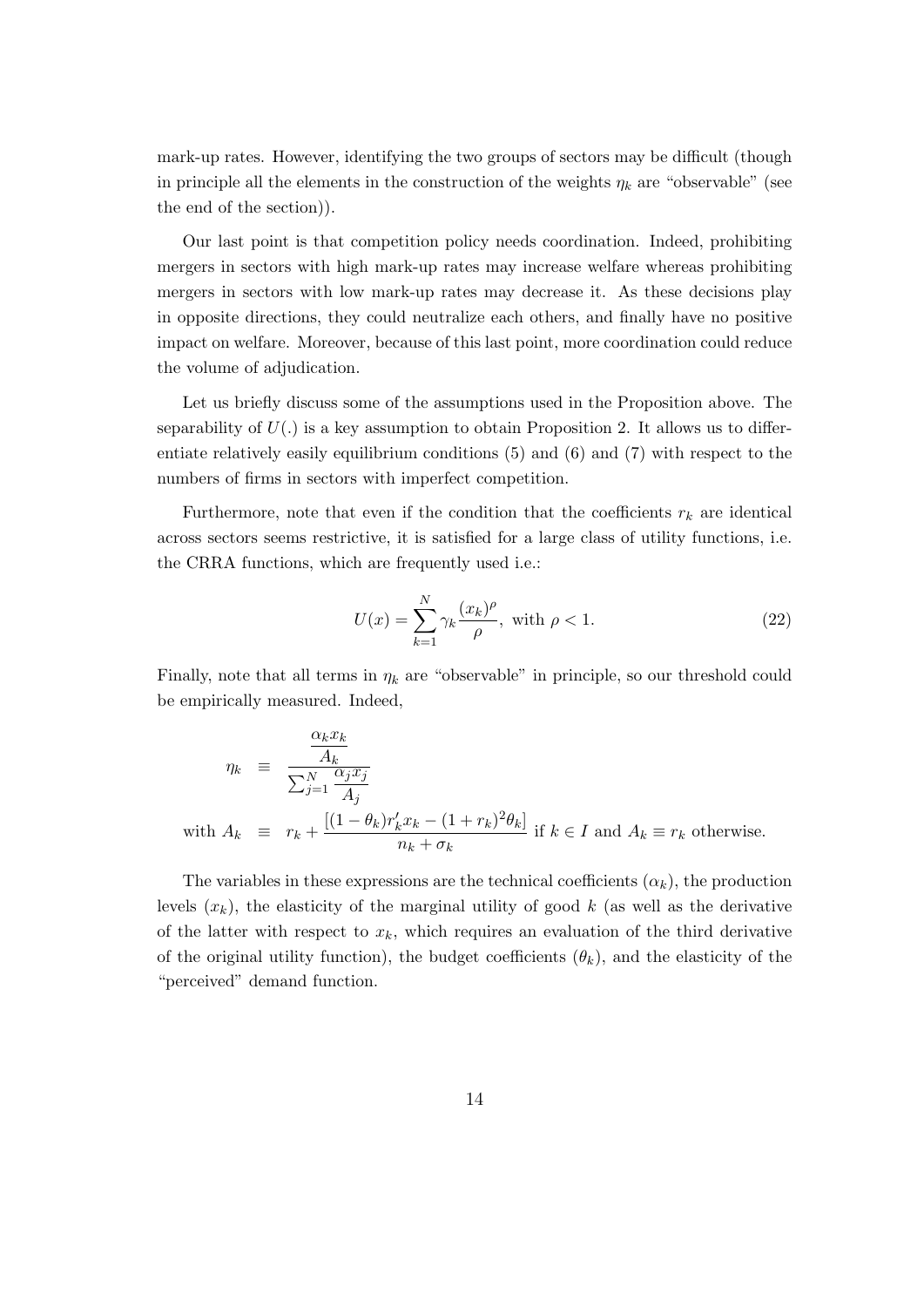## 5 Conclusion

This paper is an attempt to evaluate competition policy within a general equilibrium framework. To do so, we use a simple general equilibrium model with imperfect competition, based on that used by Negishi (1961) and Neary (2003 b). Even if our model extends that of Neary (we use more general utility functions), our assumptions that firms are symmetrical within markets, and that consumer's preferences are separable limit the validity of our results. Despite these weaknesses, our results show that the insights of a general equilibrium approach differ deeply from that of partial equilibrium analysis, and call into question the usual conclusions drawn from industrial economics.

We have challenged the view that increasing supply in a given sector is welfare enhancing. We also have provided some conditions which could help identifying sectors where stimulating supply (or discouraging mergers) is welfare enhancing. Our results contradict the juridical view according to which all sectors should be treated in the same way, and suggest that horizontal merger control should limit its action in sectors with high mark-up rates and disregard others. Moreover, there could be a case for an industrial policy that favors concentrations or collusion practices among firms in sectors with low mark-up rates. Finally, our general equilibrium approach shows that what happens in other markets is crucial to measure how welfare changes in response to an horizontal merger in a given market. We have also challenged the idea that anticompetitive effects of a merger could be measured on a relevant market or area, and we claim that, as long as the price of the input reacts to the merger, attention should be extended to the whole economy.

Finally, there are two assumptions on which the analysis of this paper rests and which should be relaxed in further research. We have assumed the existence of a representative agent and that firms use the same and unique input. With several inputs and several agents, it would be possible and interesting to study the redistributive effects of competition policy.

## References

- [1] Blanchard, O. (2006), "Is there a viable European social and economic model ?", W.P 06-21, MIT.
- [2] Blanchard, O. and F. Giavazzi (2001), "Macroeconomics effects of regulation and deregulation in goods and labor markets".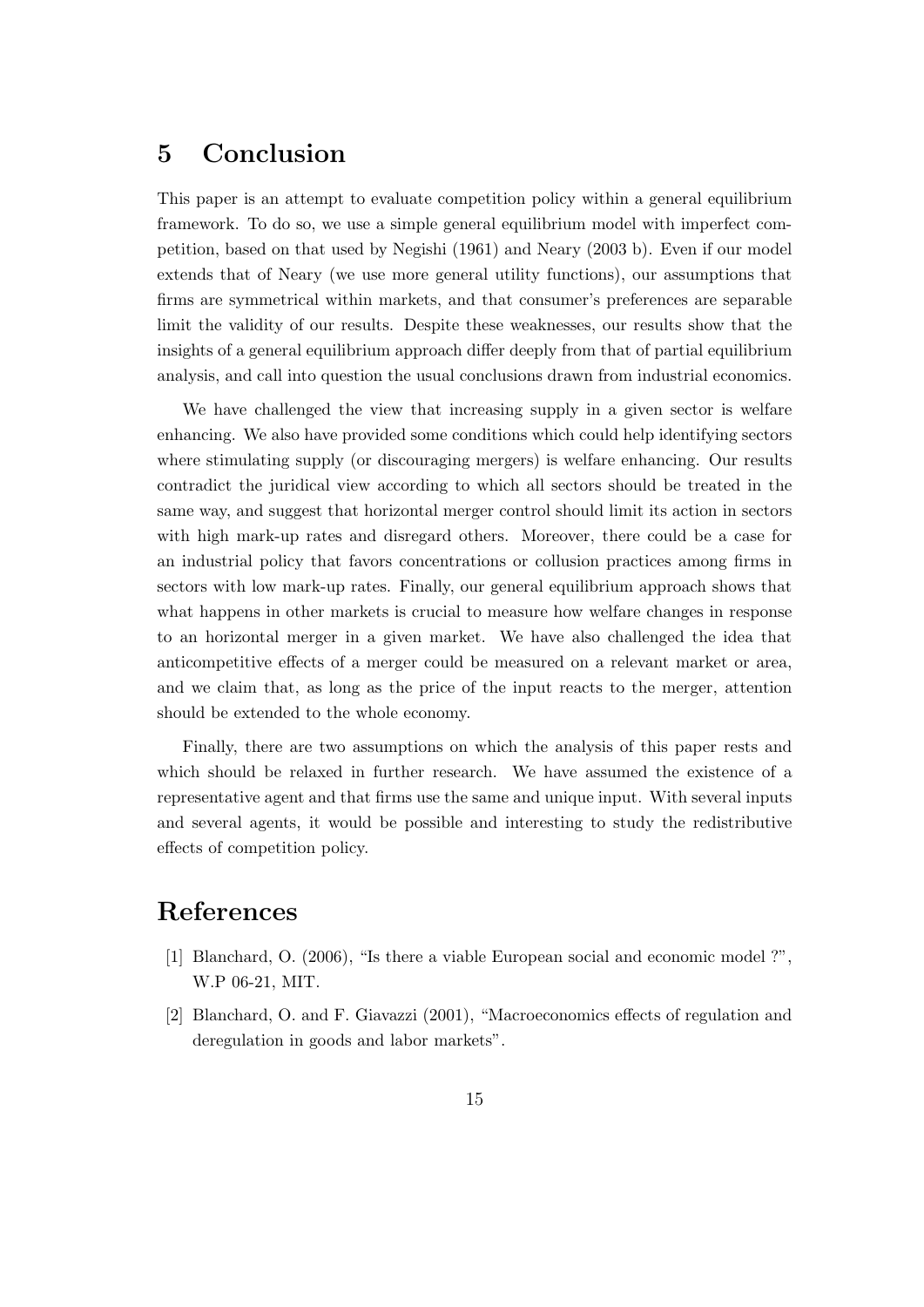- [3] Brown, D. and G.A. Wood (2004), "The social cost of monopoly power", Cowles Foundation Discussion Paper 1466.
- [4] Crettez, B. and M. C. Fagart (2005), "A note on the Pareto efficiency of general oligopolistic equilibria", Working Paper Crest.
- [5] François J. and H. Horn (2000): "Competition policy in an open economy", Working Paper.
- [6] Herendorf, B., Schmitz, J.A. and A.M.F. Teixeira (2005), "Are the plain-vanilla costs of monopoly small ?", W. P.
- [7] Kelton, C.M.L and R.P. Rebelein (2003), "A static general-equilibrium model in which monopoly is superior to competition", Working Paper.
- [8] Konishi, H. M. Okuno-Fujiwara and K. Suzumura (1990), "Oligopolistic competition and economic welfare", Journal of Public Economics, 42, 67-88.
- [9] Lerner, A.P. (1934), "The concept of monopoly and the measurement of monopoly power", The Review of Economic Studies, 1, 3, 157-175.
- [10] Motta, M. (2004), Competition Policy, Theory and Practice, Cambridge University Press.
- [11] Neary, P. (2002a), "Competition, trade and wages", in D. Greenaway, R. Upward and K. Wakelin (eds) : Trade, Migration and Labour Market Adjustment, London: Macmillan, 28-45.
- [12] Neary, P. (2002b), "Foreign competition and wage inequality", Review of International Economics, 10, 680-93.
- [13] Neary, P. (2003,a), "Competitive versus comparative advantage", The World Economy, 26, 4, April , 457-470.
- [14] Neary, P. (2003,b), "The road less travelled: olipoly and competition policy in general equilibrium", in R. Arnott, B. Greenwald, R. Kanbur, B. Nabeluff. Cambridge (eds): Imperfect Economics: Essays in Honor of Joseph Stiglitz, Mass, MIT Press, 485-500.
- [15] Negishi, T. (1961), "Monopolistic competition and general equilibrium", Review of Economic Studies, 28, 196-201.
- [16] Negishi, T. (1962), "Entry and the optimal number of firms", Metroeconomica, XIV, 86-96.
- [17] Nikaido, H. (1975), Monopolistic competition and effective demand, Princeton University Press.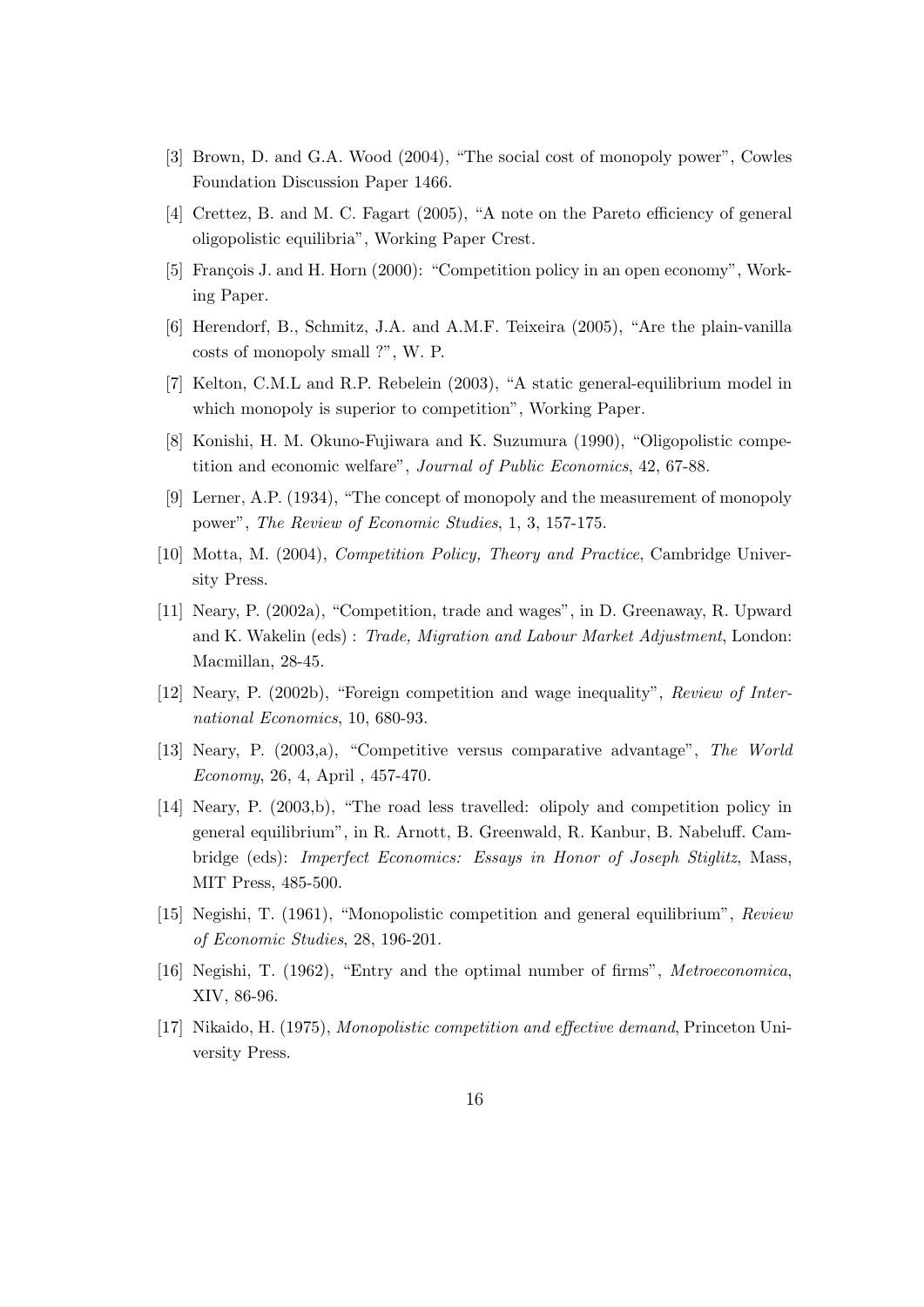- [18] Posner R. (2001), "Antitrust and the New Economy", Antitrust Law Journal, 68, 925.
- [19] Spear, S. E. (2001), "The electricity market game", Working Paper, Carnegie Mellon University.
- [20] Ruffin, R.J. (1999), "Oligopoly and trade: what, how much, and for whom ?", Working Paper.
- [21] Stahn, H. (1999), "Monopolistic behavior and general equilibrium: a generalization of Nikaido's work", Journal of mathematical economics, 32, 87-112.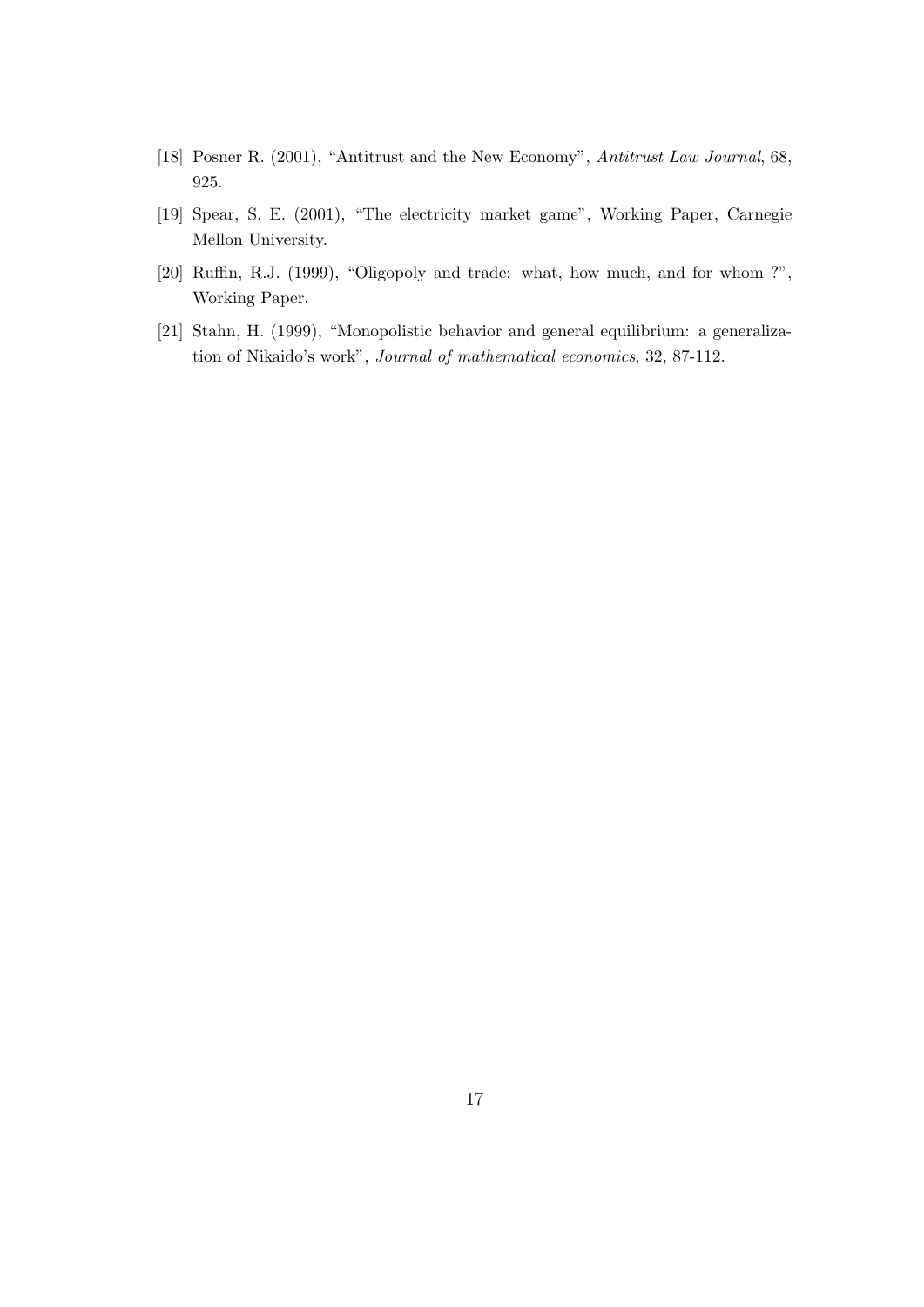#### APPENDIX

### Proof of Proposition 1

Proof. As for the only if part, assume that we are given a general equilibrium satisfying the assumptions. In particular,  $x = X(p, R)$ , and by the Kuhn and Tucker's Theorem, there exists a positive scalar  $\rho$  such that:

$$
U'_{k}(x_{k}) = \rho p_{h}, \ \forall h. \tag{23}
$$

Using the budget constraint, we have:

$$
U'_{k}(x_{k}) = p_{h} \left( \frac{\sum_{j=1}^{N} x_{j} U'_{j}(x_{j})}{R} \right)
$$
\n
$$
U'_{k}(x_{k}) = p_{h} \left( \frac{\sum_{j=1}^{N} x_{j} U'_{j}(x_{j})}{\sum_{j=1}^{N} p_{j} x_{j}} \right)
$$
\n(25)

In the competitive sectors, profit maximization implies that:

$$
\forall k \notin I, \ p_k = \alpha_k w \tag{26}
$$

In the competitive sectors, the same maximization leads to:

$$
\forall k \in I, \ P'_k(x_k, x_{-k}, R) \frac{x_k}{n_k} + P_k(x_k, x_{-k}, R) = \alpha_k w. \tag{27}
$$

Using the definition of the elasticity, one gets:

$$
w\alpha_k = P_k(x_k, x_{-k}, R) \left( 1 + \frac{\sigma_k(x)}{n_k} \right)
$$
\n(28)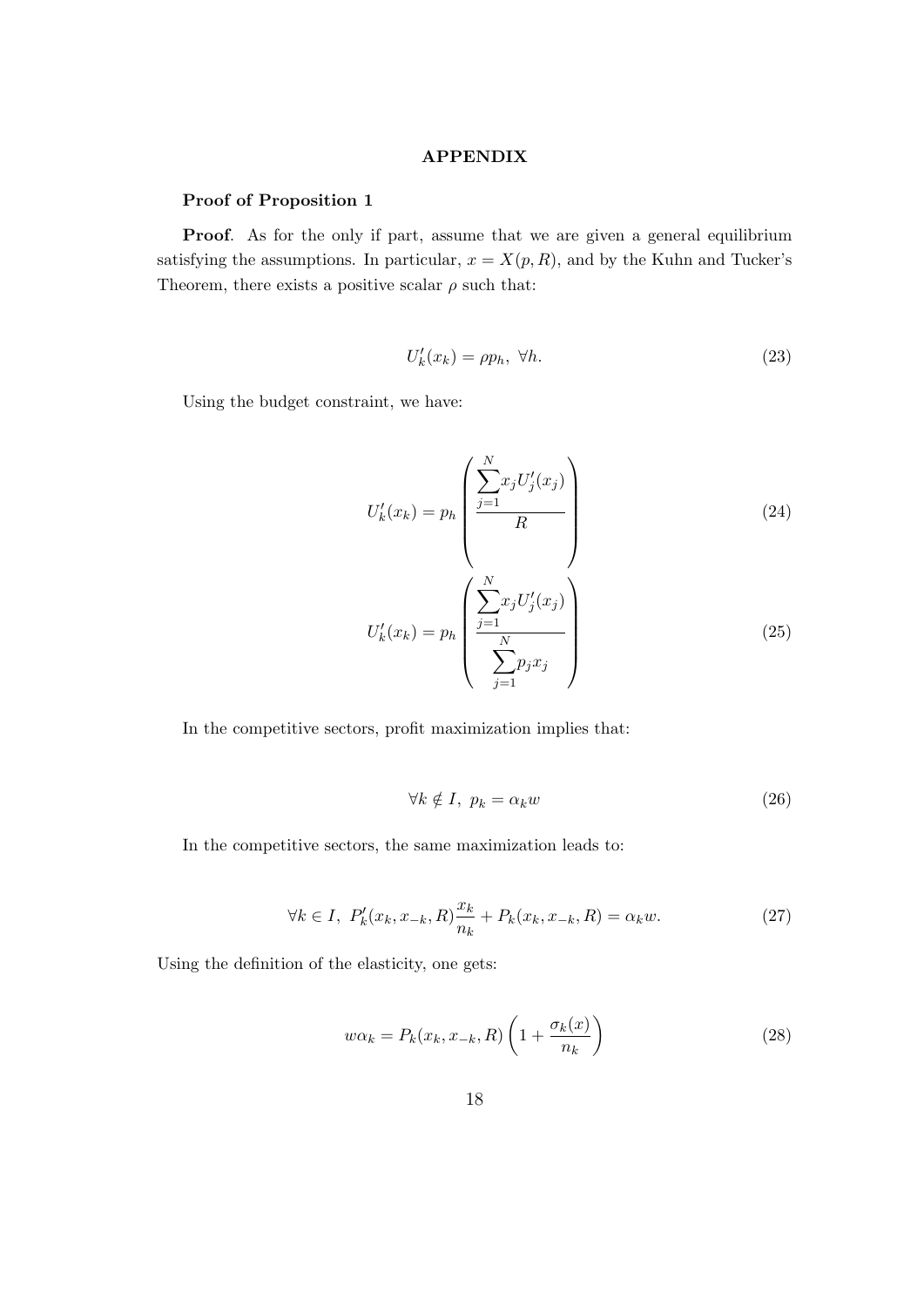Hence the first-order condition conditions for the consumptions write now:

$$
\forall k \notin I, U'_{k}(x_{k}) = \left(\frac{\sum_{j=1}^{N} x_{j} U'_{j}(x_{j})}{\sum_{j=1}^{N} p_{j} x_{j}}\right) \alpha_{k} w
$$
(29)  

$$
\forall k \in I, U'_{k}(x_{k}) = \left(\frac{\sum_{j=1}^{N} x_{j} U'_{j}(x_{j})}{\sum_{j=1}^{N} p_{j} x_{j}}\right) \left(\frac{\alpha_{k} w}{1 + \frac{\sigma_{k}(x)}{n_{k}}}\right)
$$
(30)

Defining:

$$
\lambda = w \frac{\sum_{j=1}^{N} x_j U'_j(x_j)}{\sum_{j=1}^{N} p_j x_j}
$$
\n(31)

we obtain equations (5) and (6).

Let us now turn to the if part. Let us then assume that there exists a positive  $\lambda$ such that (5) and (6) are both satisfied.

Now let us define  $w = \lambda$ . Define a set of positive prices  $p_k$  such that:

$$
\sum_{j=1}^{N} p_j x_j = \sum_{j=1}^{N} x_j U'_j(x_j)
$$
\n(32)

As a result, we get: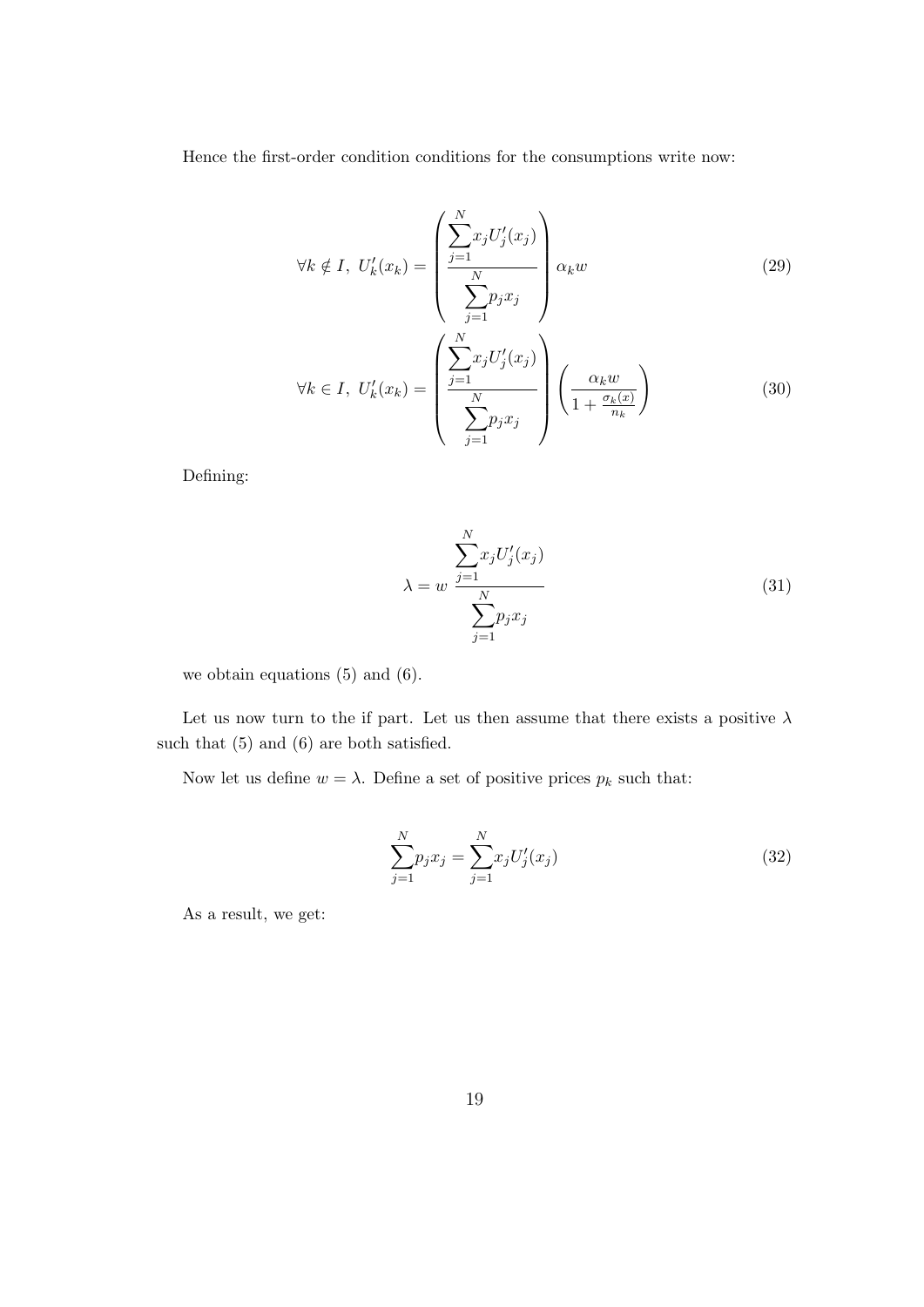$$
\forall k \notin I, \ p_k = \frac{\sum_j p_j x_j}{\sum_j U'_j (x_j) x_j} U'_k (x_k) = \alpha_k w \tag{33}
$$

$$
\forall k \in I, \ p_k = \frac{\sum_j p_j x_j}{\sum_j U'_j (x_j) x_j} U'_k (x_k) = \frac{\alpha_k w}{1 + \frac{\sigma_k(x)}{n_k}}.\tag{34}
$$

From Assumption 2, these conditions ensure that firms maximizes profits by choosing  $x_k/n_k$  in each sector  $k \in I$ . As there are free entry in the other sectors, profit maximization is compatible with firms choosing  $x_k$  in aggregate in each  $k \notin I$ .

Using the definition of the prices given above in  $(5)$  and  $(6)$ , the fact that  $U(.)$  is concave implies that  $x_k$  maximizes the agent's preferences under the constraint  $R \equiv$  $\sum_j p_j x_j$ .

### Proof of Proposition 2

Note that  $U'_k(x_k) \geqslant$  (respectively  $\leqslant$ )  $U'_k(x_k^*)$  for all k in equilibrium implies that  $x_k \leq$  (resp.  $\geq$ )  $x_k^*$ ,  $\forall k$ . This is infeasible if the equilibrium is not efficient. Indeed, the labour market equilibrium implies that  $\sum_k \alpha_k x_k = \sum_k \alpha_k x_k^*$ . As a consequence, there exist two goods  $h \neq j$  such that  $x_h < x_h^*$  and  $x_j > x_j^*$ , so using Proposition 1:

$$
\lambda \beta_h = \frac{U'_h(x_h)}{\alpha_h} > \frac{U'_h(x_h^*)}{\alpha_h} = \frac{U'_k(x_h^*)}{\alpha_k} > \lambda \beta_j = \frac{U'_j(x_j)}{\alpha_j}.
$$

Therefore, there exists a threshold  $\hat{\beta} \equiv \frac{U'_k(x_k^*)}{\lambda \alpha_k}$  $\frac{k^{(k)}(k)}{\lambda \alpha_k}$  (for all k) such that  $\max_k \beta_k > \beta >$  $\min_k \beta_k$  and:

$$
x_k \geqslant x_k^* \text{ if and only if } \beta_k \leq \widehat{\beta}. \tag{35}
$$

When competitive sectors exist, the mark-up in these sectors equals 1, so min  $\beta_k = 1$ , and the production of any competitive sector is higher than its efficiency level.  $\Box$ 

#### Proof of Proposition 3

We prove Proposition 3 in three steps. The first step is the most difficult and is cumbersome. We use the equilibrium conditions to study how welfare varies when the number of firms changes in one sector. In the second and the third steps, we prove the two points of Proposition 3.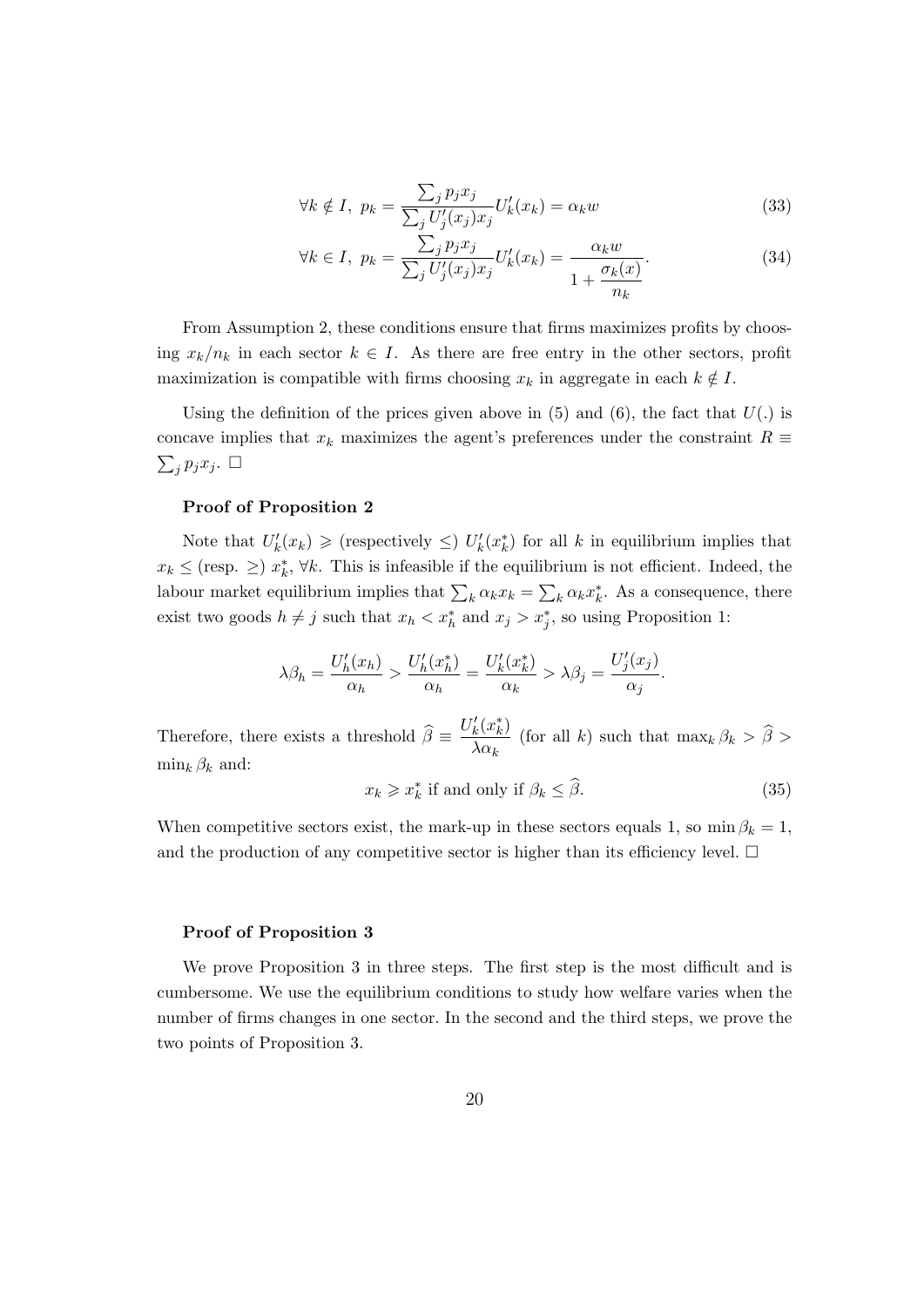#### First step

• Recall that the inverse demand functions  $P_k(x_1, x_2, \ldots, x_N, R)$ ,  $k = 1, \ldots, N$  are given by

$$
P_k(x,R) = \frac{R U'_k(x_k)}{\sum_j U'_j(x_j)x_j}.
$$
\n(36)

A direct calculation gives the elasticity of the inverse demand function of good  $k$ :

$$
\sigma_k(x) = \frac{\partial P_k(x, R)}{\partial x_k} \frac{x_k}{P_k(x, R)} = \frac{x_k U_{kk}''(x_k)}{U_k'(x_k)} - \frac{x_k \{U_k'(x_k) + x_k U_{kk}''(x_k)\}}{\sum_j x_j U_j'(x_j)} \tag{37}
$$

where  $U''_{kk}(x_k) \equiv \frac{\partial^2 U(x)}{\partial x^2}$  $\partial x_k^2$ . In what follows, we denote:

$$
r_k(x_k) \equiv \frac{x_k U_{kk}''(x_k)}{U_k'(x_k)} \text{ and } \theta_k \equiv \frac{x_k U_k'(x_k)}{\sum_j x_j U_j'(x_j)},\tag{38}
$$

where  $\theta_k$  is the share of good k in total expenditures. The elasticity of the inverse demand function of good  $k$  can be expressed more easily as

$$
\sigma_k = r_k - (1 + r_k)\theta_k. \tag{39}
$$

Now let us consider a technical detail. Differentiating  $\theta_k$  with respect to  $x_k$  gives:

$$
\frac{\partial \theta_k}{\partial x_k} = \frac{(1+r_k)\theta_k(1-\theta_k)}{x_k} \text{ and } \frac{\partial \theta_k}{\partial x_j} = -\frac{(1+r_j)\theta_j\theta_k}{x_j}.
$$
 (40)

Hence derivating the elasticity  $\sigma_k$  with respect to  $x_k$  yields:

$$
\frac{\partial \sigma_k}{\partial x_k} = (1 - \theta_k) r'_k - \frac{(1 + r_k)^2 \theta_k (1 - \theta_k)}{x_k} \text{ and } \frac{\partial \sigma_k}{\partial x_j} = \frac{(1 + r_k)(1 + r_j) \theta_j \theta_k}{x_j} \text{ for } j \neq k. \tag{41}
$$

As a consequence, we obtain that

$$
d\sigma_k = \sum_j \frac{\partial \sigma_k}{\partial x_j} dx_j = \left( (1 - \theta_k) r'_k x_k - (1 + r_k)^2 \theta_k \right) \frac{dx_k}{x_k} + \theta_k (1 + r_k) \sum_{j=1}^N \theta_j (1 + r_j) \frac{dx_j}{x_j}.
$$
 (42)

• Let us now turn to the system of equations defining the equilibrium, that is (5), (6) and (7). Let us rewrite (6) in the following way:

$$
\log(n_k + \psi_k \sigma_k) + \log U'_k = \log \alpha_k + \log \lambda + \log n_k
$$
\n
$$
\text{with } \psi_k = 1 \text{ if } k \in I \text{ and } \psi_k = 0 \text{ otherwise.}
$$
\n(43)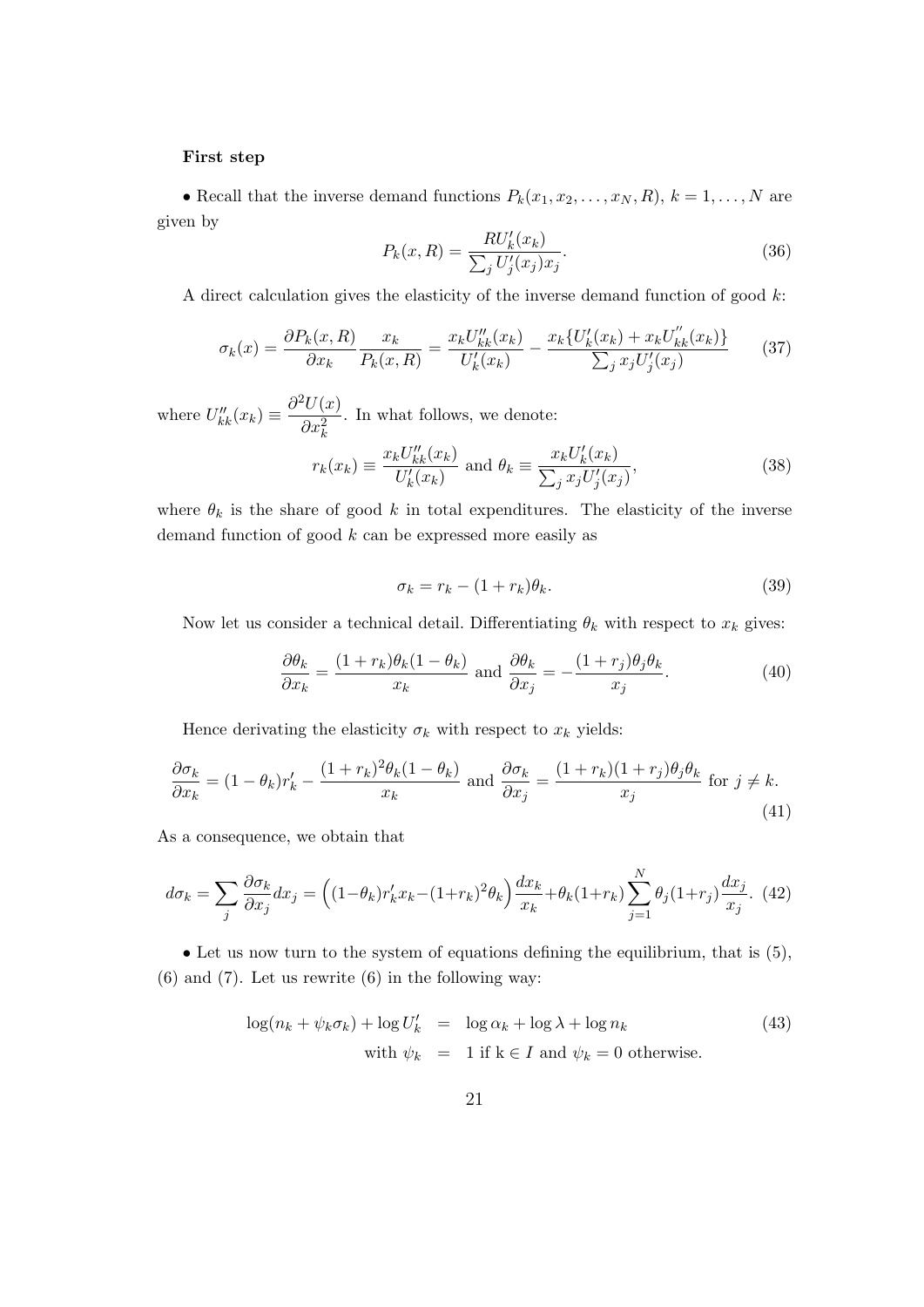Differentiating (43) and (7) gives:

$$
\frac{\psi_k d\sigma_k}{n_k + \psi_k \sigma_k} + r_k \frac{dx_k}{x_k} = \frac{d\lambda}{\lambda} + (1 - \beta_k) \frac{dn_k}{n_k}, \text{ and}
$$
\n(44)

$$
\sum_{k} \alpha_k x_k \frac{dx_k}{x_k} = 0.
$$
\n(45)

Finally, using (42), equation (44) can be written as:

$$
A_k \frac{dx_k}{x_k} + B_k C = \frac{d\lambda}{\lambda} + (1 - \beta_k) \frac{dn_k}{n_k}, \ k = 1, \dots, N,
$$
\n<sup>(46)</sup>

with 
$$
A_k \equiv r_k + \frac{\psi_k \left( (1 - \theta_k) r'_k x_k - (1 + r_k)^2 \theta_k \right)}{n_k + \psi_k \sigma_k}
$$
  
\n
$$
B_k \equiv \frac{\psi_k \theta_k (1 + r_k)}{n_k + \psi_k \sigma_k}
$$
\n
$$
C \equiv \sum_j \theta_j (1 + r_j) \frac{dx_j}{x_j}.
$$

We want to solve the system of equations (46) and (45) with respect to the relative quantities  $\frac{dx_k}{dx_k}$  $\frac{x}{x_k}$ ,  $k = 1, ..., N$  to determine how welfare changes when the number of firms in a sector increases. Note that under our concavity assumption with regard to the utility function,  $r'_{k} \leq 0$  ensures that  $A_{k} < 0$ .

• It is however not necessary to solve all the system to see how welfare changes with the number of firms. Indeed, the change in welfare with respect to quantities is:

$$
dW = \sum_{k} U'_{k}(x_{k}) dx_{k}
$$
  
= 
$$
\sum_{k} (x_{k}U'_{k}(x_{k}) - \rho \alpha_{k} x_{k}) \frac{dx_{k}}{x_{k}}
$$
 for all  $\rho$  as (45) holds. (47)

Let us introduce the following weights:

$$
\eta_k \equiv \frac{\frac{\alpha_k x_k}{A_k}}{\sum_j \frac{\alpha_j x_j}{A_j}} \text{ and } \widehat{\eta}_k \equiv \frac{\frac{x_k U'_k}{A_k}}{\sum_j \frac{x_j U'_j}{A_j}}
$$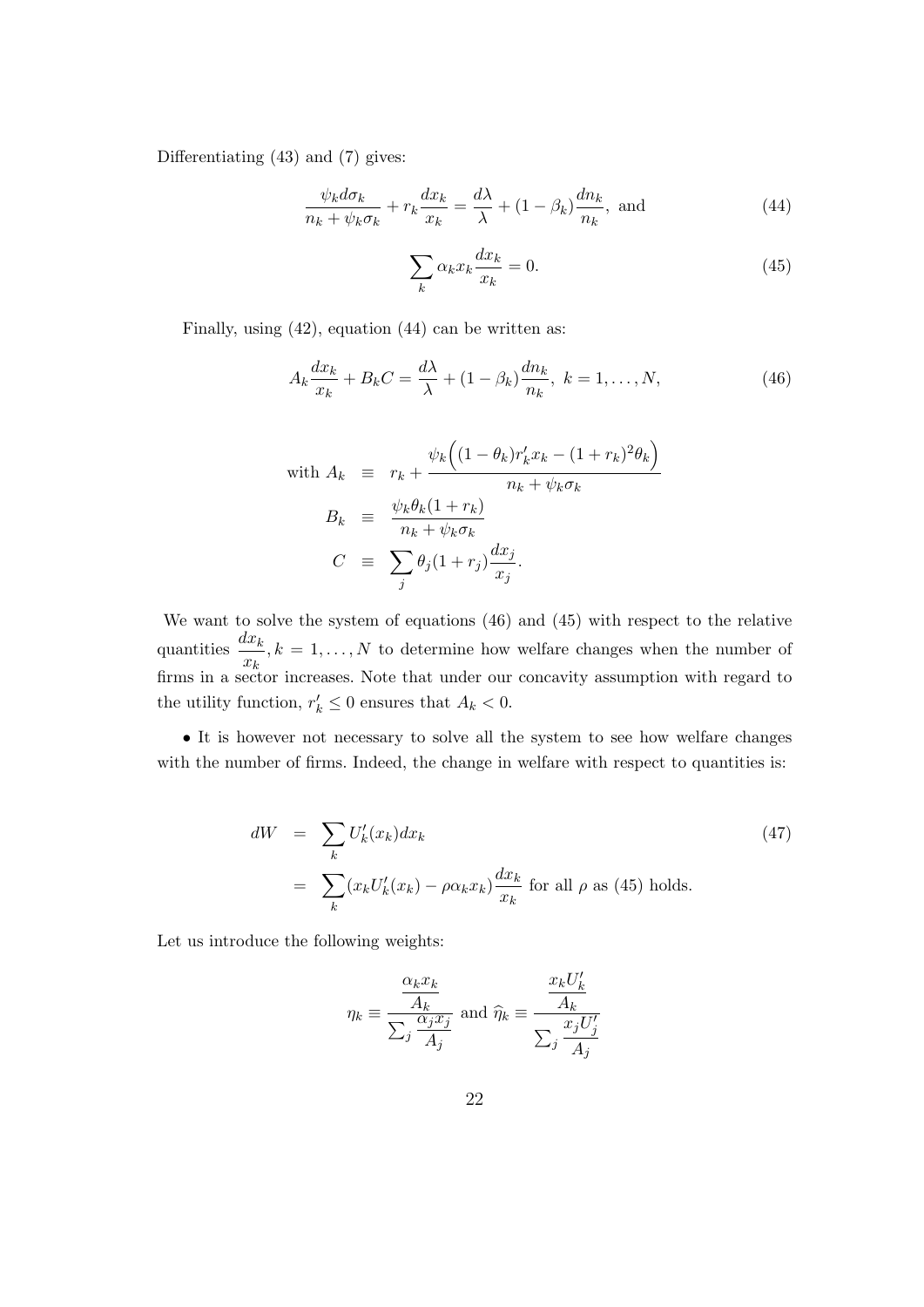and note that  $\eta_k > 0$ ,  $\sum_k \eta_k = 1$ ,  $\hat{\eta}_k > 0$  and  $\sum_k \hat{\eta}_k = 1$ . Moreover,

$$
\widehat{\eta}_k = \frac{\eta_k \beta_k}{\sum_j \eta_j \beta_j} = \frac{\eta_k \beta_k}{\beta_m} \text{ where } \beta_m \equiv \sum_j \eta_j \beta_j. \tag{48}
$$

Using the weights  $\eta_k$  and  $\hat{\eta}_k$  the expression of the change in welfare can be simplified as follows:

$$
dW = \sum_{k} (\widehat{\eta}_{k} \sum_{j} \frac{x_{j} U_{j}'}{A_{j}} - \eta_{k} \rho \sum_{j} \frac{\alpha_{j} x_{j}}{A_{j}}) A_{k} \frac{dx_{k}}{x_{k}}
$$
  

$$
= (\sum_{j} \frac{x_{j} U_{j}'}{A_{j}}) \sum_{k} (\widehat{\eta}_{k} - \eta_{k}) A_{k} \frac{dx_{k}}{x_{k}} \text{ for } \rho = \frac{\sum_{j} \frac{x_{j} U_{j}'}{A_{j}}}{\sum_{j} \frac{\alpha_{j} x_{j}}{A_{j}}}.
$$
(49)

Multiplying (46) by  $(\hat{\eta}_k - \eta_k)$  and summing with respect to k gives:

$$
\sum_{k} (\widehat{\eta}_k - \eta_k) A_k \frac{dx_k}{x_k} = -C \sum_{k} (\widehat{\eta}_k - \eta_k) B_k + \sum_{k} (\widehat{\eta}_k - \eta_k) (1 - \beta_k) \frac{dn_k}{n_k}.
$$
 (50)

In order to evaluate the effect of the increase in the number of firms we shall compute  $C$  from (46) and (45).

• Multiplying (46) by  $\frac{\theta_k(1+r_k)}{4}$  $\frac{A_k}{A_k}$  and summing over k gives:

$$
C[1 + \sum_{k} \frac{\theta_k (1 + r_k) B_k}{A_k}] = \frac{dw}{w} \sum_{k} \frac{\theta_k (1 + r_k)}{A_k} + \sum_{k} \frac{(1 - \beta_k) \theta_k (1 + r_k)}{A_k} \frac{dn_k}{n_k} \tag{51}
$$

or

$$
C\bigg(\sum_{j} \widehat{\eta}_{j} A_{j} + \sum_{k} \widehat{\eta}_{k} (1 + r_{k}) B_{k}\bigg) - \frac{d\lambda}{\lambda} \sum_{k} \widehat{\eta}_{k} (1 + r_{k}) = \sum_{k} (1 - \beta_{k}) \widehat{\eta}_{k} (1 + r_{k}) \frac{dn_{k}}{n_{k}}. (52)
$$

In the same manner, multiplying (46) by  $\alpha_k x_k/A_k$ , summing over k and taking into account (45) leads to:

$$
C\sum_{k} \frac{\alpha_{k} x_{k} B_{k}}{A_{k}} = \frac{d\lambda}{\lambda} \sum_{k} \frac{\alpha_{k} x_{k}}{A_{k}} + \sum_{k} \frac{\alpha_{k} x_{k} (1 - \beta_{k})}{A_{k}} \frac{d n_{k}}{n_{k}};
$$
\n(53)

that is:

$$
C\sum_{k}\eta_{k}B_{k} - \frac{d\lambda}{\lambda} = \sum_{k}\eta_{k}(1-\beta_{k})\frac{dn_{k}}{n_{k}}.\tag{54}
$$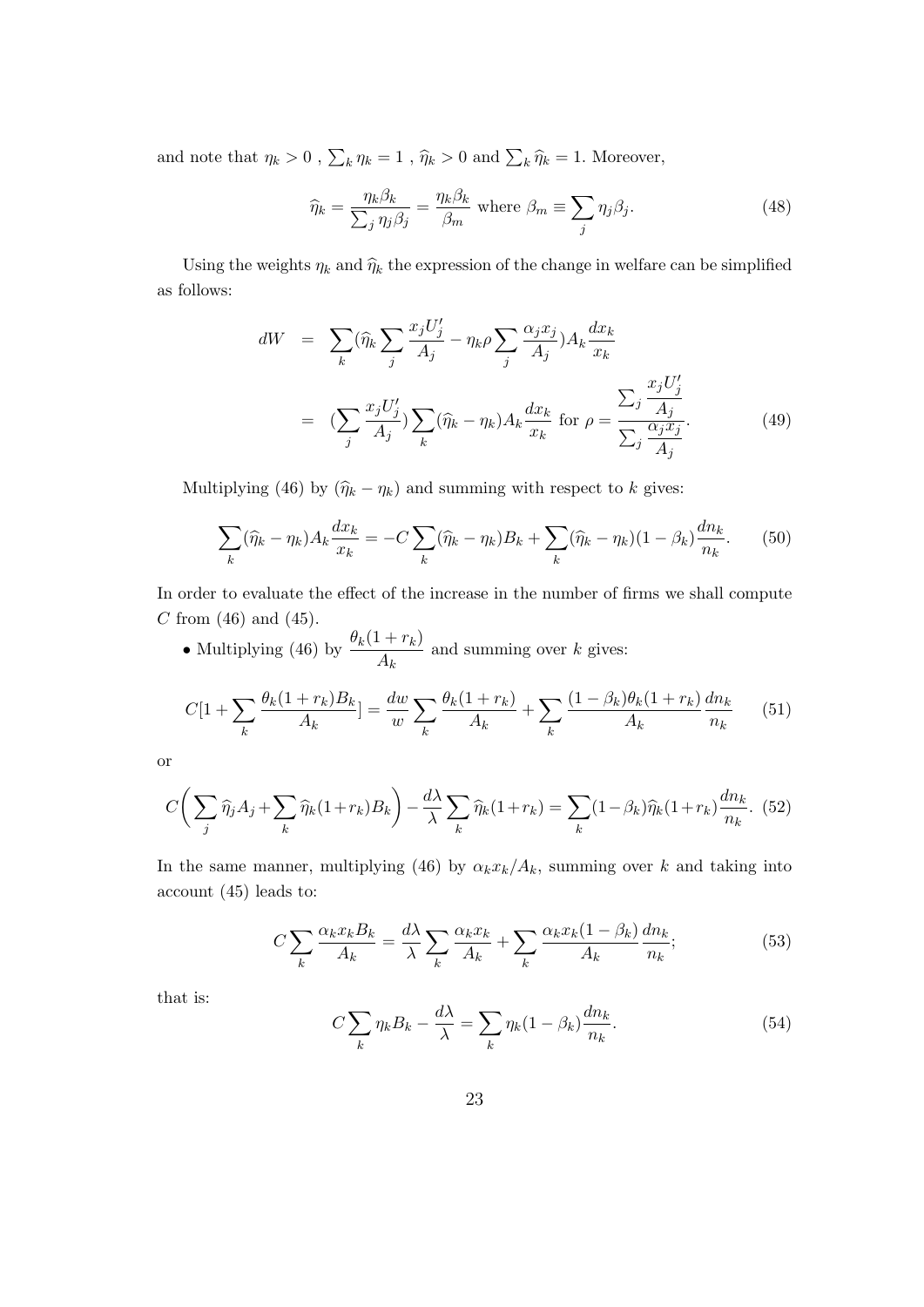Now, we have to solve  $(52)$  and  $(54)$  for C.

• Taking into account  $(52)$  and $(54)$  leads to express C as:

$$
C\bigg(\sum_{k} \widehat{\eta}_{k}[A_{k} + (1+r_{k})B_{k}] - (\sum_{j} \eta_{j}B_{j})\sum_{k} \widehat{\eta}_{k}(1+r_{k})\bigg) \qquad (55)
$$

$$
= \sum_{k} (1-\beta_{k})\bigg(\widehat{\eta}_{k}(1+r_{k}) - \eta_{k}(\sum_{j} \widehat{\eta}_{j}(1+r_{j}))\bigg)\frac{dn_{k}}{n_{k}}.
$$

Let us show that  $\sum_k \widehat{\eta}_k [A_k + (1 + r_k)B_k] - (\sum_j \eta_j B_j) \sum_k \widehat{\eta}_k (1 + r_k) \neq 0$ . Assume the converse is true. Thus, the right term of (55) equates 0, whatever the market in which the number of firms is modified. As a consequence, we would have

$$
\widehat{\eta}_k(1+r_k) = \eta_k \sum_j \widehat{\eta}_j(1+r_j) \text{ for all } k \text{ such that } \beta_k \neq 1,
$$
\n(56)

but this leads to

$$
\sum_{k} \hat{\eta}_{k} [A_{k} + (1 + r_{k})B_{k}] - (\sum_{j} \eta_{j} B_{j}) [\sum_{k} \hat{\eta}_{k} (1 + r_{k})] = \sum_{k} \hat{\eta}_{k} A_{k} \neq 0. \tag{57}
$$

which contradicts our assumption.

• Finally, taking into account the value of  $C$  given in (55) in the definition of the variation of welfare given by (49) leads to:

$$
dW = \left(\sum_{j} \frac{x_j U_j'}{A_j}\right) \sum_{k} (1 - \beta_k) \Gamma_k \frac{dn_k}{n_k} \tag{58}
$$

with 
$$
\Gamma_k = \hat{\eta}_k - \eta_k - \frac{\left(\hat{\eta}_k(1+r_k) - \eta_k \sum_j \hat{\eta}_j(1+r_j)\right) \left(\sum_j (\hat{\eta}_j - \eta_j) B_j\right)}{\sum_j \hat{\eta}_j [A_j + (1+r_j) B_j] - \sum_j \eta_j B_j \sum_j \hat{\eta}_j (1+r_j)}.
$$
 (59)

Hence, an increase in the number of firms in the sector with imperfect competition k enhances welfare if and only if  $\Gamma_k > 0$ .

#### Second step : proof of point i)

It is easy to check that:

$$
\sum_{k} \Gamma_k = 0 \tag{60}
$$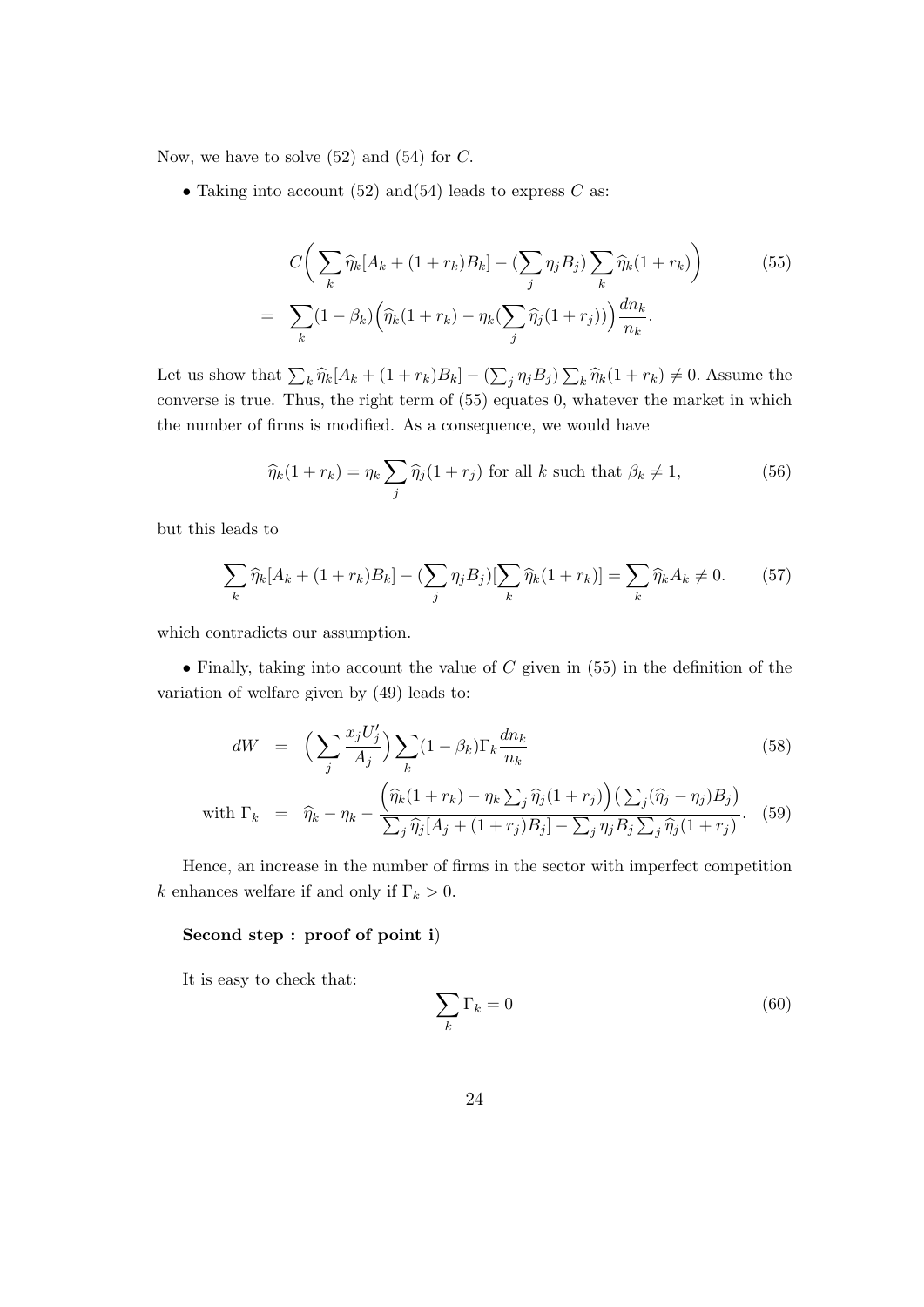and 
$$
\sum_{k} \Gamma_k B_k = \frac{\left(\sum_{j} \widehat{\eta}_j A_j\right) \left(\sum_{k} (\widehat{\eta}_k - \eta_k) B_k\right)}{\sum_{j} \widehat{\eta}_j A_j + \sum_{h} \widehat{\eta}_h (1 + r_h) (B_h - \sum_{j} \eta_j B_j)}.
$$
(61)

So, another expression of  $\Gamma_k$  is:

$$
\Gamma_k = \widehat{\eta}_k - \eta_k - \frac{\left(\widehat{\eta}_k(1+r_k) - \eta_k \sum_j \widehat{\eta}_j(1+r_j)\right) \sum_k \Gamma_k B_k}{\sum_j \widehat{\eta}_j A_j}.
$$

Assume that no competitive sectors exist. If all  $\Gamma_k = 0$  for  $k \in I$ , we obtain that  $\sum_{k} \Gamma_{k} B_{k} = 0$ , thus  $\Gamma_{k} = \hat{\eta}_{k} - \eta_{k} = 0$ . Consequently,  $\hat{\eta}_{k} = \eta_{k}$  in all sectors and efficiency is ensured, which contradicts our assumption. As a consequence, there exists two non empty subsets of sectors, such that  $\Gamma_k > 0$  in one of the subsets, and  $\Gamma_k < 0$ in the other one. This proves Point i) of Proposition 3.

#### Third step : proof of point ii)

Assume  $r_k$  is constant across sectors. Taking into account the definition of  $B_k$  given by (46) and the fact that  $r_k = r$  is identical across sectors implies that:

$$
\Gamma_k = (\widehat{\eta}_k - \eta_k) \left( 1 - \frac{(1+r)^2 \sum_j (\widehat{\eta}_j - \eta_j) \frac{\psi_j \theta_j}{n_j + \psi_j \sigma_j}}{\sum_j \widehat{\eta}_j A_j + (1+r)^2 \sum_j (\widehat{\eta}_j - \eta_j) \frac{\psi_j \theta_j}{n_j + \psi_j \sigma_j}} \right) \tag{62}
$$

$$
= (\widehat{\eta}_k - \eta_k) \bigg( \frac{\sum_j \widehat{\eta}_j A_j}{\sum_j \widehat{\eta}_j A_j + (1+r)^2 \sum_j (\widehat{\eta}_j - \eta_j) \frac{\psi_j \theta_j}{n_j + \psi_j \sigma_j}} \bigg). \tag{63}
$$

As

$$
A_j + (1+r)^2 \frac{\psi_j \theta_j}{n_j + \psi_j \sigma_j} = r + \frac{\psi_j (1-\theta_j) x_j r'_j}{n_j + \psi_j \sigma_j} < 0,\tag{64}
$$

the expression into brackets in (62) is positive. This implies that  $\Gamma_k$  has the sign of  $(\hat{\eta}_k - \eta_k)$  which proves point ii) of Proposition 3:

$$
\Gamma_k \geqslant 0 \Leftrightarrow \beta_k \geqslant \beta_m = \sum_j \eta_j \beta_j. \ \Box \tag{65}
$$